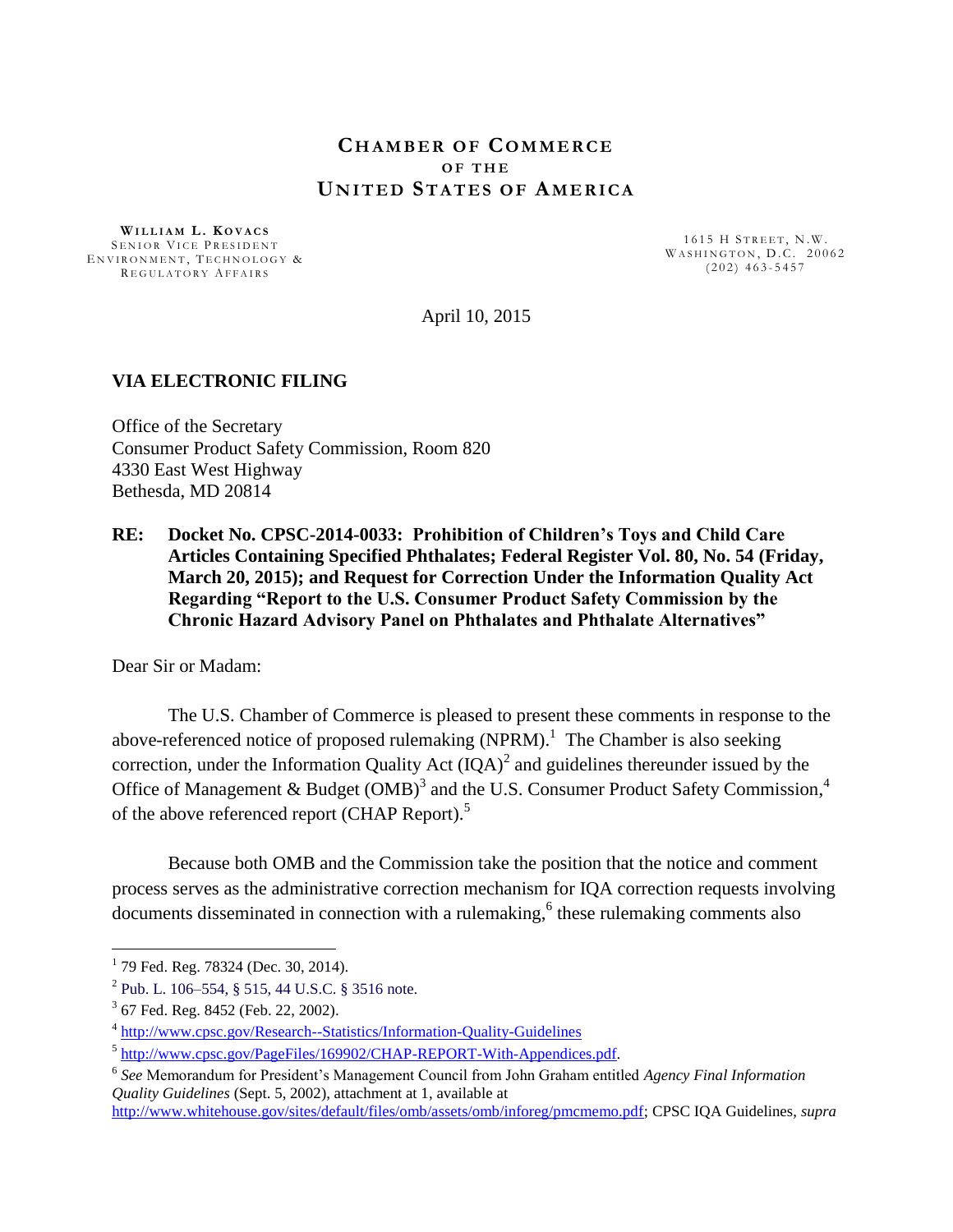Docket No. CPSC–2014–0033 April 10, 2015 Page 2 of 34

 $\overline{a}$ 

serve as the Chamber's request for correction under the IQA. To avoid any question of procedural compliance, this document has also been submitted to by email to  $cpc-os(\omega)$ , gov, as instructed in the CPSC's IQA Guidelines.

This submission focuses exclusively on the treatment of diisononyl phthalate (DINP) in the proposed rule and the CHAP Report. As we demonstrate below, the CHAP report violates the requirements of both the Consumer Product Safety Improvement Act (CPSIA) and the IQA guidelines issued by both OMB and the CPSC, which do not differ in relevant part (IQA Guidelines). As the proposed rule treatment of DINP is required by law to be "based on" the CHAP Report, unless that report is fundamentally reworked to comply with the CPSIA and IQA, any final rule by the CPSC that finalizes the interim ban on DINP necessarily must be arbitrary and capricious and otherwise contrary to both the CPSIA and the IQA. To be clear, the relief the Chamber seeks is two-fold:

- We seek correction of the CHAP Report, separate and apart from the phthalates rulemaking, because the Report has had and will continue to have independent and negative affects on the Chamber's members. This correction should take place within 90 days. 7
- We also seek a final phthalates rule that is based on, and consistent with, a CHAP Report that meets the obligations of the CPSIA and the IQA.

Part I of these comments explains the Chamber's interest in this rulemaking. Part II summarizes the relevant requirements of the CPSIA and the IOA and their application to this rulemaking. Part III identifies the most substantial methodological flaws of the CHAP Report, and explains in each case how those failings constitute violations of the CPSIA and the IQA.

note 4 ("Persons questioning the quality of information disseminated in . . . documents referenced or relied upon in [notices of proposed rulemaking], must submit comments as directed in the Federal Register or other notices requesting public comment on the given document.").

<sup>7</sup> *See* CPSC IQA Guidelines ("In cases where the agency disseminates a study, analysis, or other information prior to the final agency action or information product, requests for correction will be considered prior to the final agency action or information product in those cases where the agency has determined that an earlier response would not unduly delay issuance of the agency action or information product and the complainant has shown a reasonable likelihood of suffering actual harm from the agency's dissemination if the agency does not resolve the complaint prior to the final agency action or information product.").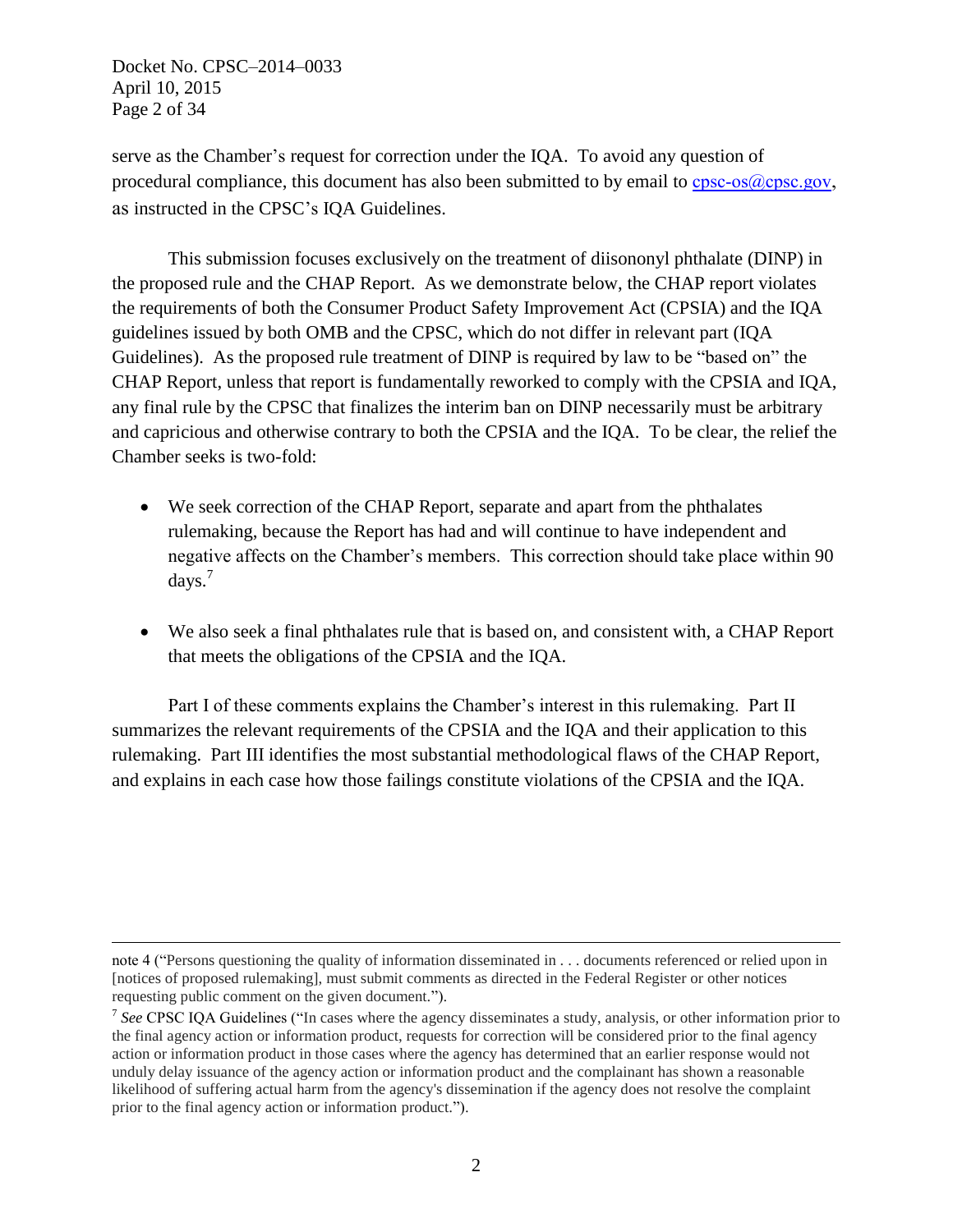# **I. The Chamber Has an Interest in the Subject of Phthalates Rulemaking and Is an Affected Party Under the IQA Guidelines**

The Chamber is the world's largest business federation, representing the interests of more than three million businesses and organizations of every size, sector, and region. The Chamber's broad membership base includes large and small companies, trade associations, and chambers of commerce.

The Chamber's member companies include those engaged in the manufacture and sale of children's toys and child care articles products that, prior to the interim ban, contained DINP. Other Chamber members formerly manufactured DINP for use in such products. And of greatest importance, the Phthalates rulemaking – and the CHAP Report – both have had and will have an impact on the use (and hence manufacture) of DINP for any purpose whatsoever. State legislatures and agencies, and companies sensitive to consumer demands, already have been influenced by the rulemaking and the report, and will be even more profoundly influenced if the rule is finalized as proposed. Indeed, while the Commission has proposed to end the ban on di*n*-octyl phthalate and diisodecyl phthalate (DNOP and DIDP), a ban on DINP – the high molecular weight phthalate directly between them – can be expected to color the public's views of the two permitted phthalates as well. Thus, the rulemaking and the report will have an impact far out of proportion to the universe of products and applications they address, and will affect the full range of Chamber members who manufacture or use phthalates or products containing them. Accordingly, the Chamber has a real interest in the phthalates rulemaking and is an affected person in the terms of the IQA Guidelines.

The Chamber's main point of contact for this RFC is:

William L. Kovacs Senior Vice President, Environment, Technology & Regulatory Affairs U.S. Chamber of Commerce 1615 H Street, NW Washington, DC 20062 (202) 463-5457 [wkovacs@uschamber.com](mailto:wkovacs@uschamber.com)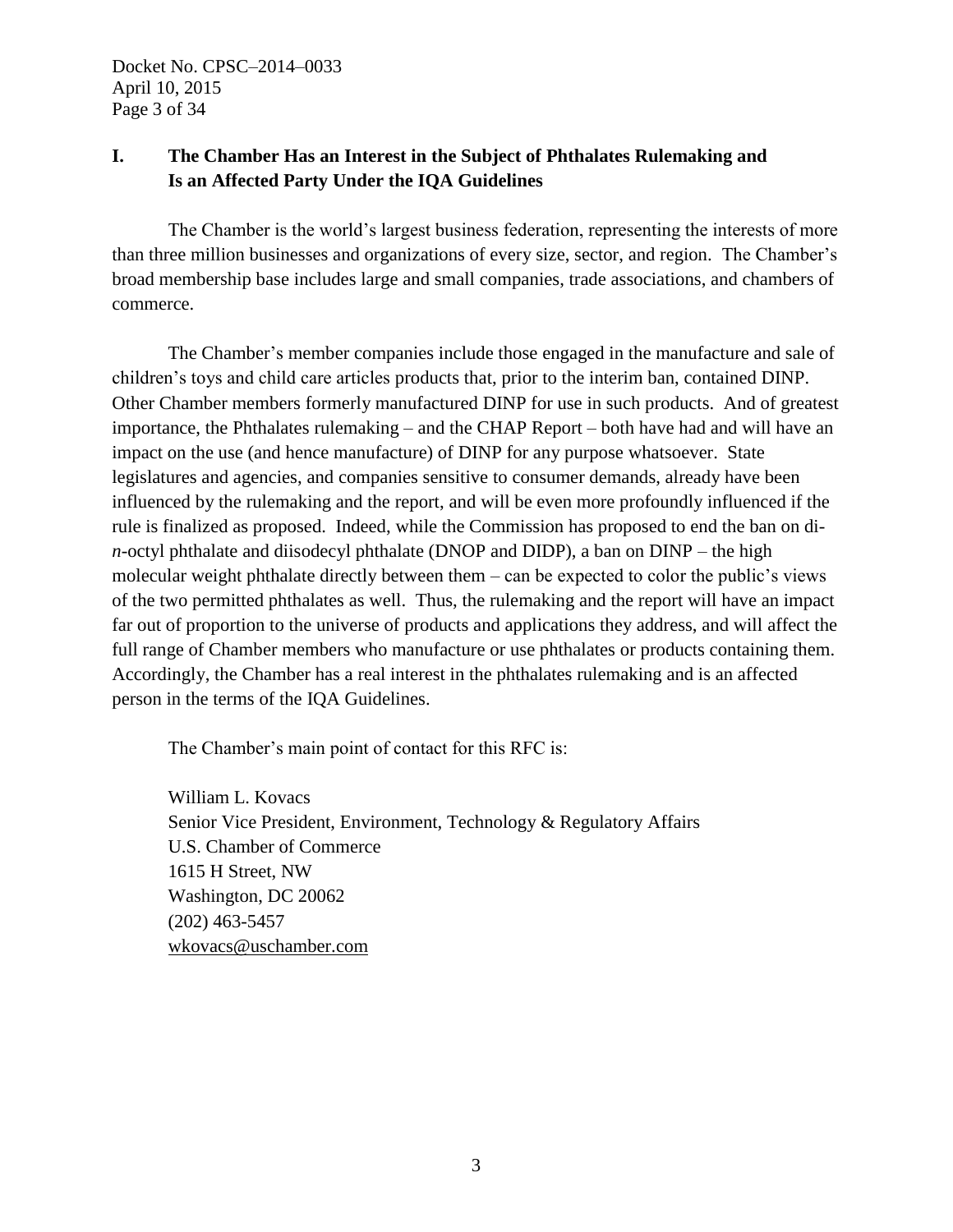## **II. Relevant Law and Its Application to the CHAP Report and This Rulemaking**

#### **A. The CPSIA**

The portion of the CPSIA that governs this rulemaking, Section 108, did two things. First, effective early 2009, it permanently banned the use in children's toys or child care articles of three phthalates: di-(2-ethylhexyl) phthalate (DEHP), dibutyl phthalate (DBP), or benzyl butyl phthalate  $(BBP)$ .<sup>8</sup> Second, at the same time, it imposed an interim ban on use in the same products of DnOP, DINP and DIDP.<sup>9</sup> In the interim, the Commission was instructed to establish a new CHAP "to study the effects on children's health of all phthalates and phthalate alternatives as used in children's toys and child care articles."<sup>10</sup> The Commission was then required, "based on" the report of this CHAP, to determine by rule whether to maintain that interim ban in effect (and to determine, after "evaluat[ing] the findings and recommendations of the [CHAP]" whether to declare any other phthalates to be banned hazardous products).<sup>11</sup>

Section  $108(b)(2)(B)$  specifies in great detail what the phthalates CHAP should do and how it should do it. Language that will prove crucial to this rulemaking is italicized below:

The panel shall, within 18 months after its appointment under subparagraph (A), complete an examination of the full range of phthalates that are used in products for children and shall-

(i) examine all of the potential health effects (including endocrine disrupting effects) of the full range of phthalates;

(ii) consider the potential health effects of each of these phthalates both in isolation and in combination with other phthalates;

(iii) examine *the likely levels* of children's, pregnant women's, and others' exposure to phthalates, *based on a reasonable estimation* of normal and foreseeable use and abuse of such products;

(iv) consider the cumulative effect of total exposure to phthalates, both from children's products and from other sources, such as personal care products; (v) *review all relevant data, including the most recent, best-available, peerreviewed, scientific studies of these phthalates and phthalate alternatives that employ objective data collection practices or employ other objective methods;*

(vi) consider the health effects of phthalates not only from ingestion but also as a result of dermal, hand-to-mouth, or other exposure;

(vii) consider the level at which there is a *reasonable certainty* of no harm to children, pregnant women, or other susceptible individuals and their offspring,

<sup>8</sup> 15 U.S.C. § 2057c(a)

 $9^9$  *Id.* § 2057c(b)(1).

 $10$  *Id.* § 2057c(b)(2)(A).

<sup>&</sup>lt;sup>11</sup> *Id.* § 2057c(b)(3).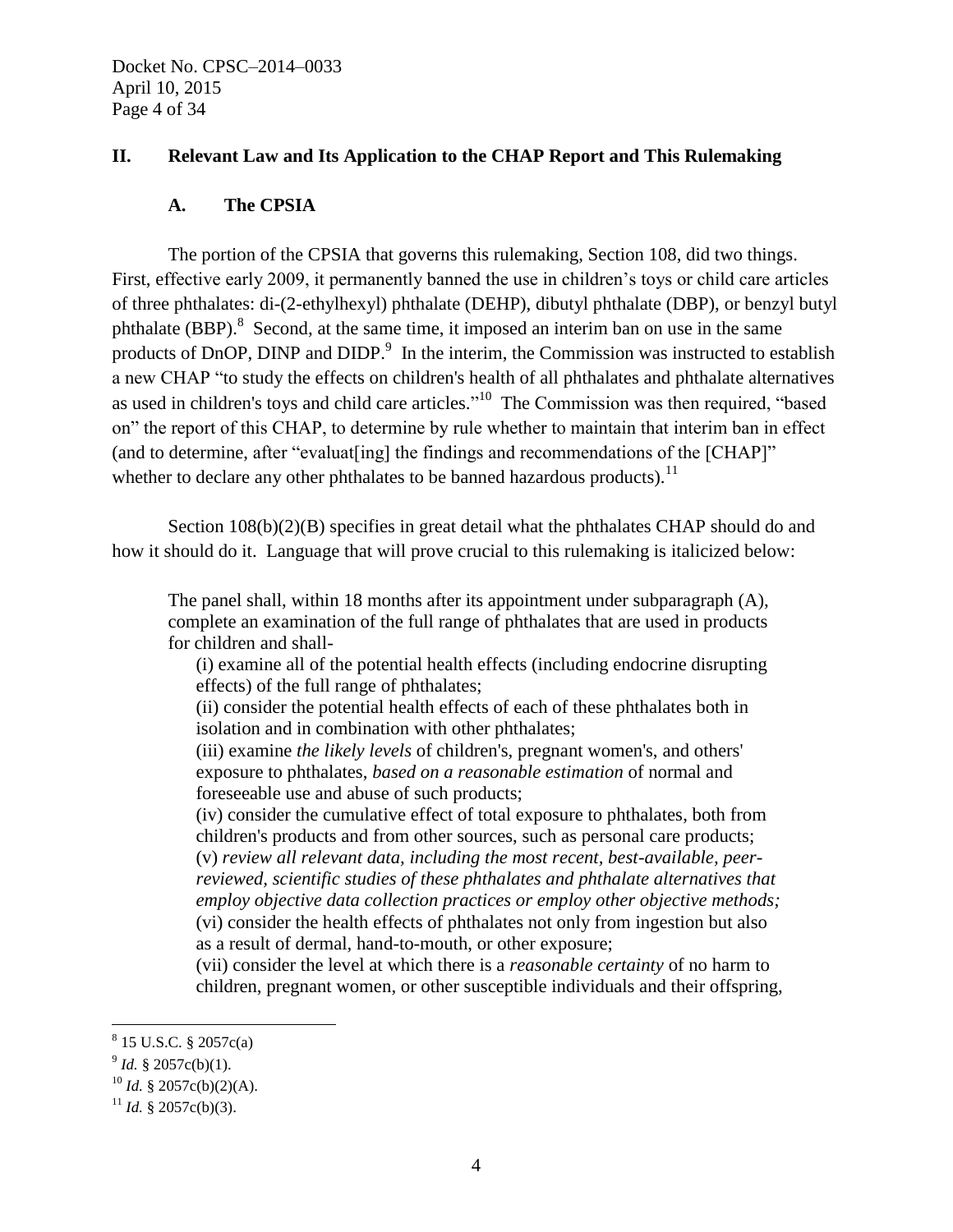*considering the best available science,* and using *sufficient safety factors* to account for uncertainties regarding exposure and susceptibility of children, pregnant women, and other potentially susceptible individuals; and (viii) *consider possible similar health effects of phthalate alternatives used in children's toys and child care articles.<sup>12</sup>*

As will be shown in Part III below, the CHAP violated these italicized mandates – and so a rule "based on them" would be arbitrary and capricious and contrary to law.

## **B. The IQA**

1. In General

Congress enacted the IQA to "ensur[e,] and maximiz[e,] the quality, objectivity, utility and integrity of information  $\dots$  disseminated by Federal agencies" like the Commission.<sup>13</sup> To accomplish these goals, it required the OMB to issue government-wide implementing guidance.<sup>14</sup> It also instructed each agency to issue its own guidelines, which have two functions: (i) to apply the OMB Guidelines to the agency's particular circumstances, and (ii) to "establish administrative mechanisms allowing affected persons to seek *and obtain* correction of information . . . disseminated by the agency that does not comply with the [OMB] guidelines  $\ldots$   $\cdot$ <sup>15</sup>

OMB's Guidelines require all disseminations to meet "a basic standard of quality . . . appropriate to the nature and timeliness of the information  $\dots$   $\cdot$ <sup>16</sup>. They define "quality" in terms of objectivity, utility and integrity.<sup>17</sup> "Objectivity" is centrally relevant in cases of scientific health assessments such as the CHAP Report. Objectivity has significant consequences both for the substance of such information and the way it is presented, as discussed below. "Utility" is also important, as it refers to the usefulness of the information to its intended users, including the public. $18$ 

 $\overline{a}$  $12$  *Id.* § 2057c(b)(2)(B).

 $13$  Pub. L. No. 106-554, § 515(a).

<sup>14</sup> *See* 67 Fed. Reg. 8452.

<sup>&</sup>lt;sup>15</sup> Pub. L. No. 106-554, § 515(b)(2)(B) (emphasis added).

<sup>&</sup>lt;sup>16</sup> 67 Fed. Reg. at 8458.

<sup>17</sup> *Id*. at 8459; *cf*. 44 U.S.C. § 3504(e)(1)(B) (2006).

 $^{18}$  *Id.*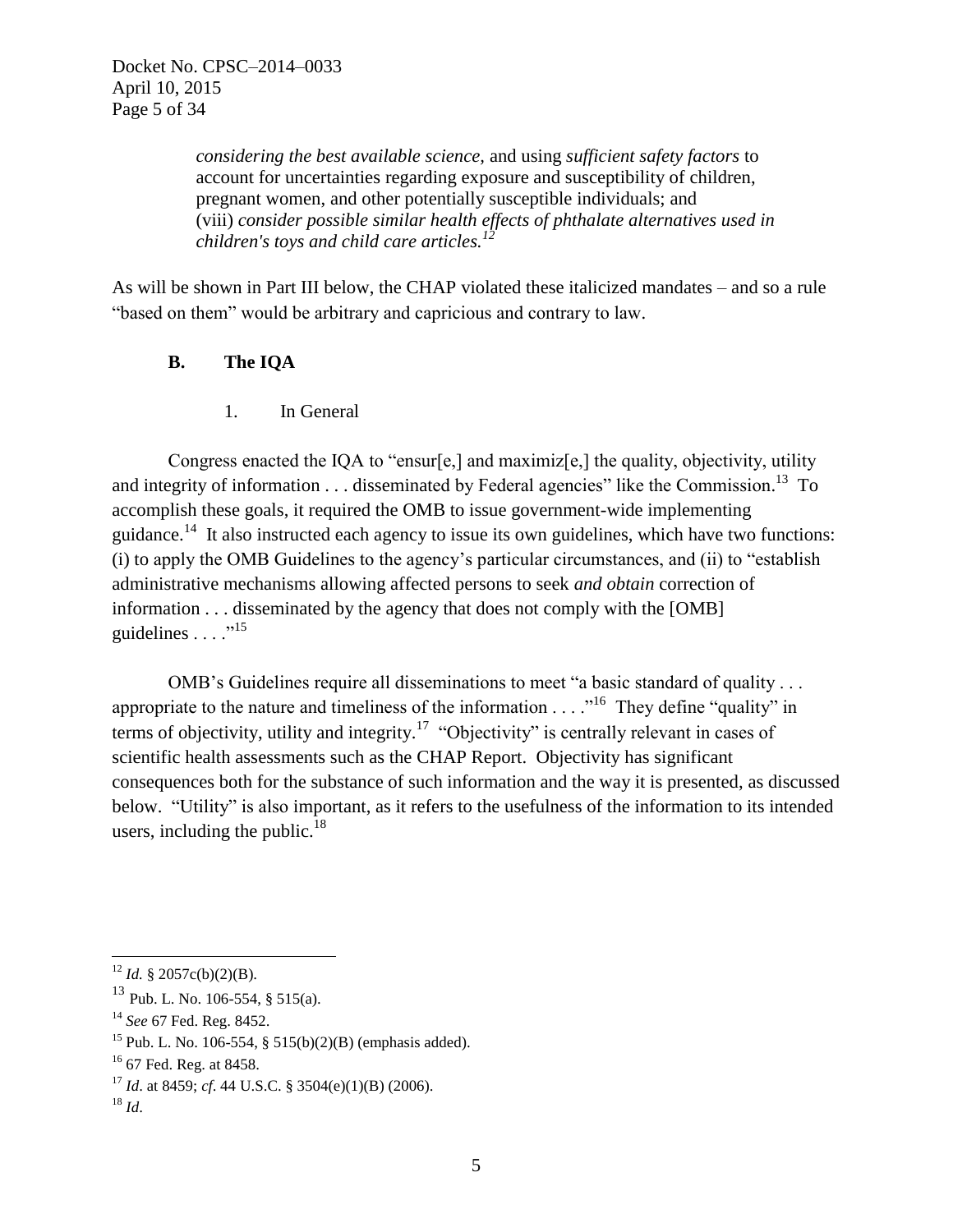Docket No. CPSC–2014–0033 April 10, 2015 Page 6 of 34

## 2. Objectivity

From a substantive perspective, "objectivity" means that information must be *accurate, reliable* and *unbiased*.<sup>19</sup> Scientific information must be generated using sound statistical and research methods.<sup>20</sup> "Influential" information regarding risks to health, safety or the environment must be based on requirements, drawn from the Safe Drinking Water Act (SDWA), to use "*the best available, peer-reviewed science and supporting studies conducted in accordance with sound and objective scientific practices*; and . . . data collected by accepted methods or best available methods  $\dots$ <sup>21</sup>

From the perspective of presentation, "objectivity" means that information must be presented in an *accurate, clear, complete* and *unbiased* manner, which includes presentation in the proper context.<sup>22</sup> Influential information regarding risks to health, safety or the environment must additionally meet requirement drawn from the SDWA; i.e., it must be *comprehensive,* informative and understandable, and must specify, among other things:

- each population affected by any estimate of risk
- the *expected risk or central estimate of risk* for the specific populations affected;
- each *appropriate* upper-bound or lower-bound estimate of risk;
- each *significant uncertainty identified in the risk assessment and studies that would assist in resolving the same*; and
- *peer-reviewed studies known to the author that* support, are directly relevant to, or *fail to support estimates and methodologies used to reconcile inconsistencies in data*. 23
	- 3. The CHAP Report Is Subject to the IQA

The CHAP Report is clearly subject to IQA requirements. We are mindful that some stakeholders have argued that, because the CHAP is an independent advisory committee, its report was not subject to the OMB Peer Review Bulletin.<sup>24</sup> Whether or not this position is correct as a general matter, whenever the Commission adopts the recommendations of a third party author of information in a way that at least "reasonably suggests that the agency agrees

 $\overline{a}$  $19$  67 Fed. Reg. at 8549 (emphasis added).

<sup>20</sup> *Id*.

<sup>21</sup> *Id*. (emphasis added); *see also* 42 U.S.C. § 300g-1(b)(3)(A) (2006).

 $^{22}$  *Id.* at 8459 (emphasis added).

<sup>23</sup> *Id*. (emphasis added); *see also* 42 U.S.C. § 300g-1(b)(3)(B).

<sup>24</sup> *See, e.g.,* Letter from the American Academy of Pediatrics et al. to Jeffrey Zients (April 23, 2013). The Commission appears to have avoided taking a position on the matter. *See* responses to additional questions for the record at 34-37, attached to letter from Inez Tenenbaum to Mary Bono Black (Nov. 9, 2012).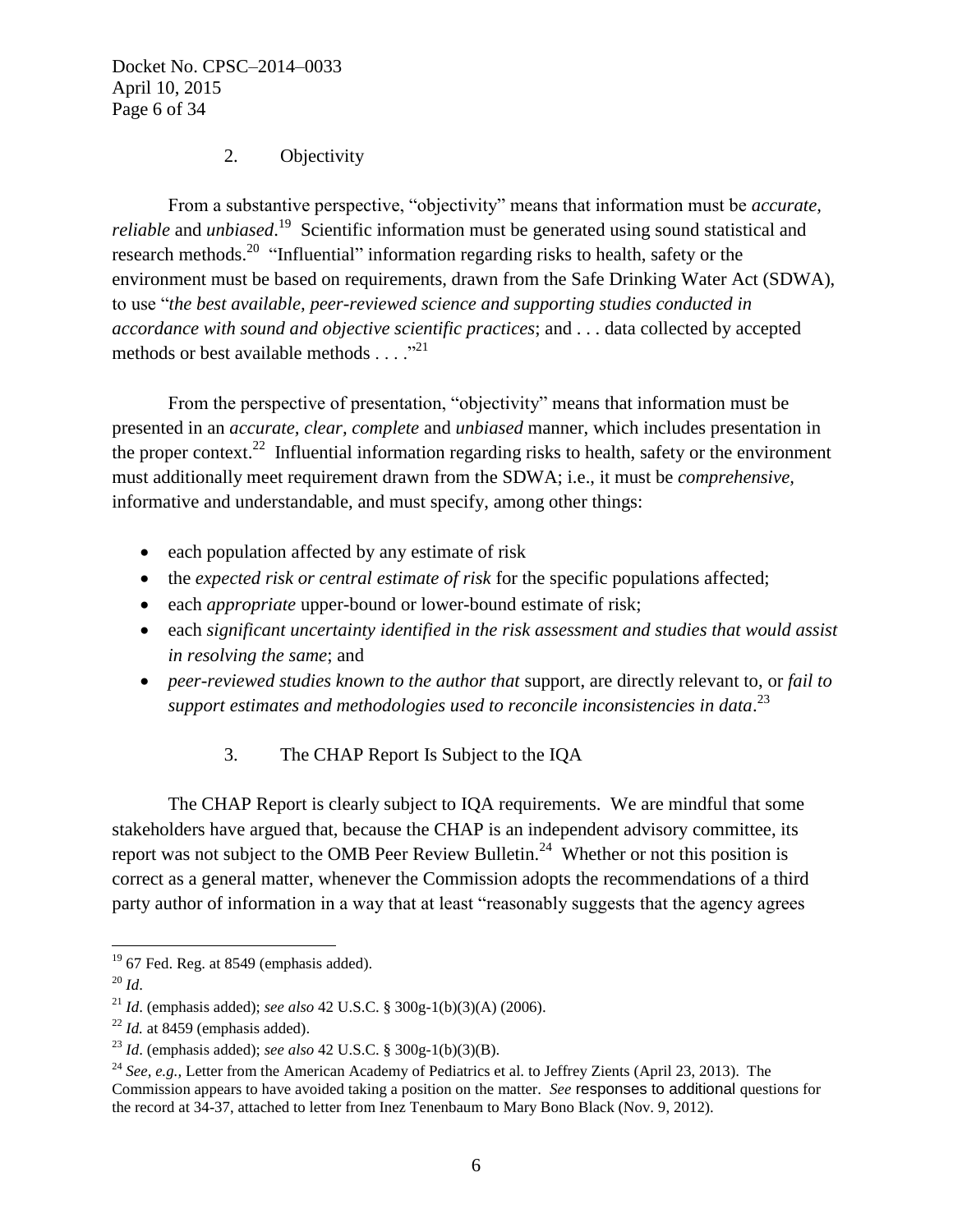Docket No. CPSC–2014–0033 April 10, 2015 Page 7 of 34

with the information, this appearance of having the information represent agency views makes agency dissemination of the information subject to th[e IQA] guidelines.<sup>"25</sup> The Commission's IQA Guidelines express the same conclusion: "Although third-party sources may not be directly subject to OMB's information quality guidelines, when used by CPSC to develop information products, this information must follow CPSC's information quality guidelines."<sup>26</sup> Indeed, since the CPSIA requires the Commission's decision regarding the interim ban on DINP to be "based on" the CHAP Report, $27$  it cannot be otherwise.

4. The CHAP Report Is "Influential"

Phthalates are used in innumerable products throughout the economy – wherever flexible vinyl is used, essentially. As noted above, the outcome of this rulemaking will extend beyond the subject phthalates and uses, and will affect uses of all phthalates throughout the U.S. economy (and abroad). Also, this rulemaking represents the first time a federal agency has tried to examine, characterize and quantify the combined adverse effects on human health or ecologic resources from multiple chemical stressors. Such a cumulative approach to risk characterization will strongly affect the approach of other federal agencies. The CHAP Report thus "has a clear and substantial impact on important public policies or private sector decisions" – the OMB standard for being "influential."<sup>28</sup>

> 5. The CHAP Report Is Not Insulated From Attack Under the IQA Because It Was Peer Reviewed

OMB's IQA Guidelines provide that, "[i]f data and analytic results have been subjected to formal, independent, external peer review, the information may generally be presumed to be of acceptable objectivity. However, this presumption is rebuttable based on a persuasive showing by the petitioner in a particular instance.<sup> $29$ </sup> The Chamber anticipates that the Commission may feel that the CHAP Report can be presumed to meet the IQA's objectivity standard because the CHAP arranged for a peer review of its report. That would be a mistake, however.

The text of the Guidelines quoted above goes on to say that, [i]f agency peer review is employed to help satisfy the objectivity standard, the review process employed shall meet the general criteria for competent and credible peer review recommended by [a 2001 OMB

 $25$  67 Fed. Reg. at 8454.

<sup>26</sup> *See supra* note 4.

 $27$  15 U.S.C. § 2057c(b)(3)(A).

 $28$  67 Fed. Reg. at 8460.

<sup>29</sup> Id. at 8459.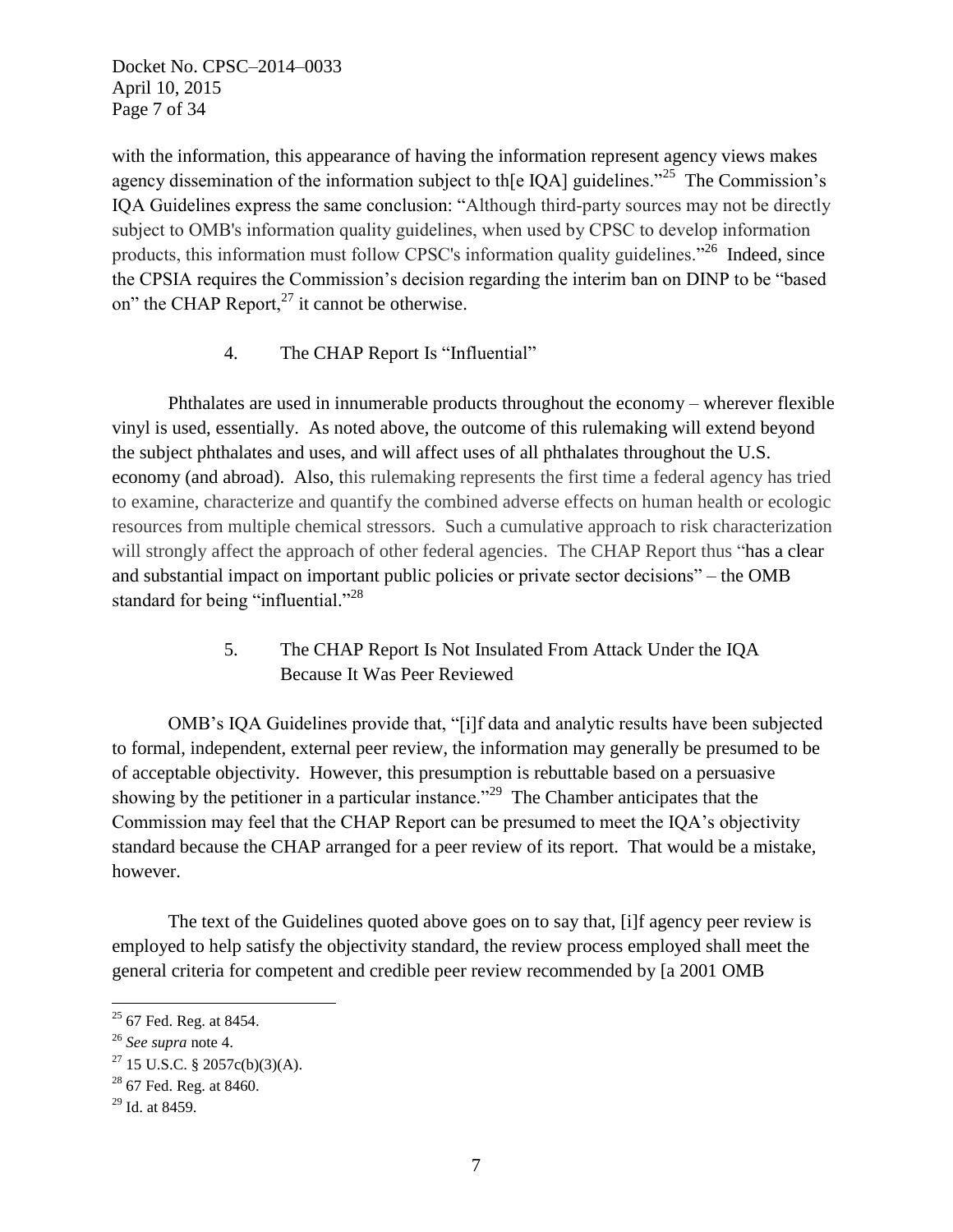Docket No. CPSC–2014–0033 April 10, 2015 Page 8 of 34

memorandum; including that] peer reviews be conducted in an open and rigorous manner."<sup>30</sup> The CHAP's peer review certainly does not meet that requirement; as it was conducted secretly. (Indeed, the CHAP's only non-public meeting was with the peer reviewers.<sup>31</sup>) Until recently, we did not know who the four peer reviewers were. Neither the CHAP nor the CPSC have released the charge to the peer reviewers, the draft report that they reviewed, or their report(s). Nor do we know what, if any changes to the report the CHAP made in response to the review.

The 2001 OMB memo was superseded in 2005 by OMB's Peer Review Bulletin, but its requirements are only more stringent than the 2001 memo. They specifically require that the charge to the reviewers and their report be made available on the agency's website, and that the agency discuss its response to the reviewers' comments in the preamble to any related rulemaking.<sup>32</sup> The CHAP' report qualifies as a "highly influential" scientific assessment, since its cumulative risk assessment is undeniably "novel, controversial, or precedent-setting"; peer reviews of such assessments require public comment whenever feasible and appropriate, and require disclosure of the reviewers identities and the agency's response to the reviewers.<sup>33</sup> Obviously, there has been a great degree of public interest in the CHAP Report, and the CPSC has already allowed the CHAP to exceed the deadline for its report by over two years. It was feasible and appropriate to have allowed public comment as part of the peer review process.

As can be seen, the CHAP's private peer review fell far short of the minimum required by OMB guidance, and so it does not deserve a presumption of objectivity under the IQA Guidelines.

# 6. The CHAP Report's IQA Deficiencies Will Invalidate the Phthalates Rulemaking If Not Corrected

A fundamental admonition of the OMB Guidelines is that "[a]gencies shall treat information quality as integral to every step of an agency's development of information, including creation, collection, maintenance, and dissemination."<sup>34</sup> The point of this requirement is not merely that agencies get it right the first time, so they do not have to face the delays and costs of a correction request after the fact; rather, OMB's instruction recognizes the persistent or cumulative effect of an initial failure of information quality: if an agency begins with information that is inaccurate, unreliable, biased or incomplete, those failings will infect subsequent "information products" that the agency develops based on the original information.

 $\overline{a}$ <sup>30</sup> *Id*.

<sup>31</sup> *See* 79 Fed. Reg. 78325 n.1.

<sup>32</sup> 70 Fed. Reg. 2675 (Jan. 14, 2005).

<sup>33</sup> *Id*. at 2675-76.

<sup>&</sup>lt;sup>34</sup> 67 Fed. Reg. at 8459.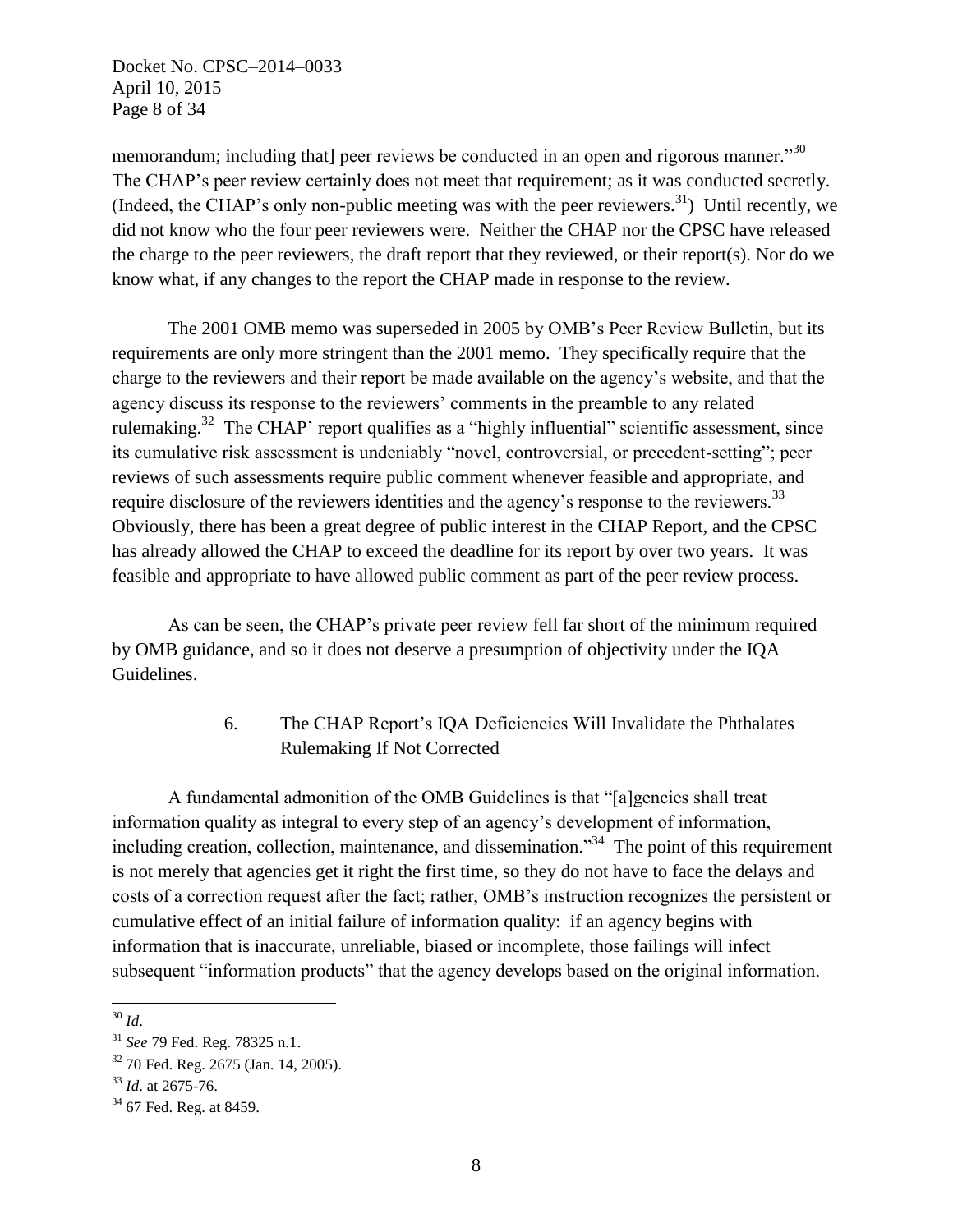Docket No. CPSC–2014–0033 April 10, 2015 Page 9 of 34

Applied to the present case, this means if the CHAP Report is seriously flawed, any Commission rulemaking that depends on it will be similarly flawed. And a cursory review of the proposed rule demonstrates that it is premised virtually entirely on the CHAP Report. Again, this outcome is effectively mandated by the fact that the Commission's decision regarding the interim ban on DINP must be "based on" the CHAP Report.

The D.C. Circuit has held that OMB's IQA guidelines are "binding" on agencies and subject to *Chevron* deference.<sup>35</sup> The court has also found that the IQA Guidelines can serve a substantive role, "reinforcing" comparable requirements of the statute authorizing a rulemaking.<sup>36</sup> In this rulemaking, the CHAP Report violates the objectivity requirements of the IQA for many of the same reasons that it also violates the CPSIA – and for this reason as well, a final rule required to be based on it would be arbitrary and capricious and contrary to law.

Finally, putting aside the validity of any Commission rulemaking, the CHAP Report has been disseminated by the Commission in violation of the OMB and Commission IQA Guidelines, and must be corrected or withdrawn. The report has existence separate from the rulemaking, and left uncorrected will continue to do so, causing harm to the Chamber's members who are involved in the phthalates value chain. As noted at the outset, this document constitutes a request for correction under the IQA Guidelines, and the Commission must respond to its specific requests by correcting the CHAP Report.

# **III. The CHAP Report's Analysis of DINP Suffers From Serious Methodological Flaws That Violate the CSPIA and the IQA Guidelines**

At numerous steps in its analysis of DINP, the CHAP made decisions regarding scientific methodology that contravened the mandates of the CPSIA and the IQA Guidelines. These choices require the CHAP Report to be corrected under the Guidelines. CPSC staff and the Commission itself adopted the CHAP's flawed analysis wholesale. That action requires the Commission to revisit its proposed ban of DINP if it wishes its final rule to be legally sustainable under the CPSIA and the IQA. The CHAP's methodological errors are summarized below roughly in order of how glaring they are. In each case, we explain how those mistakes violate the CPSIA and the IQA.

<sup>35</sup> Prime Time Int'l Co. v. Vilsack, 599 F.3d 678, 685 (D.C. Cir. 2010).

<sup>36</sup> *See* Mississippi v. EPA, 723 F.3d 246, 258 (D.C. Cir. 2013) (describing as a "fair characterization" the argument that the IQA and the Clean Air Act "impose safeguards to ensure accuracy" in EPA's establishment of National Ambient Air Quality Standards).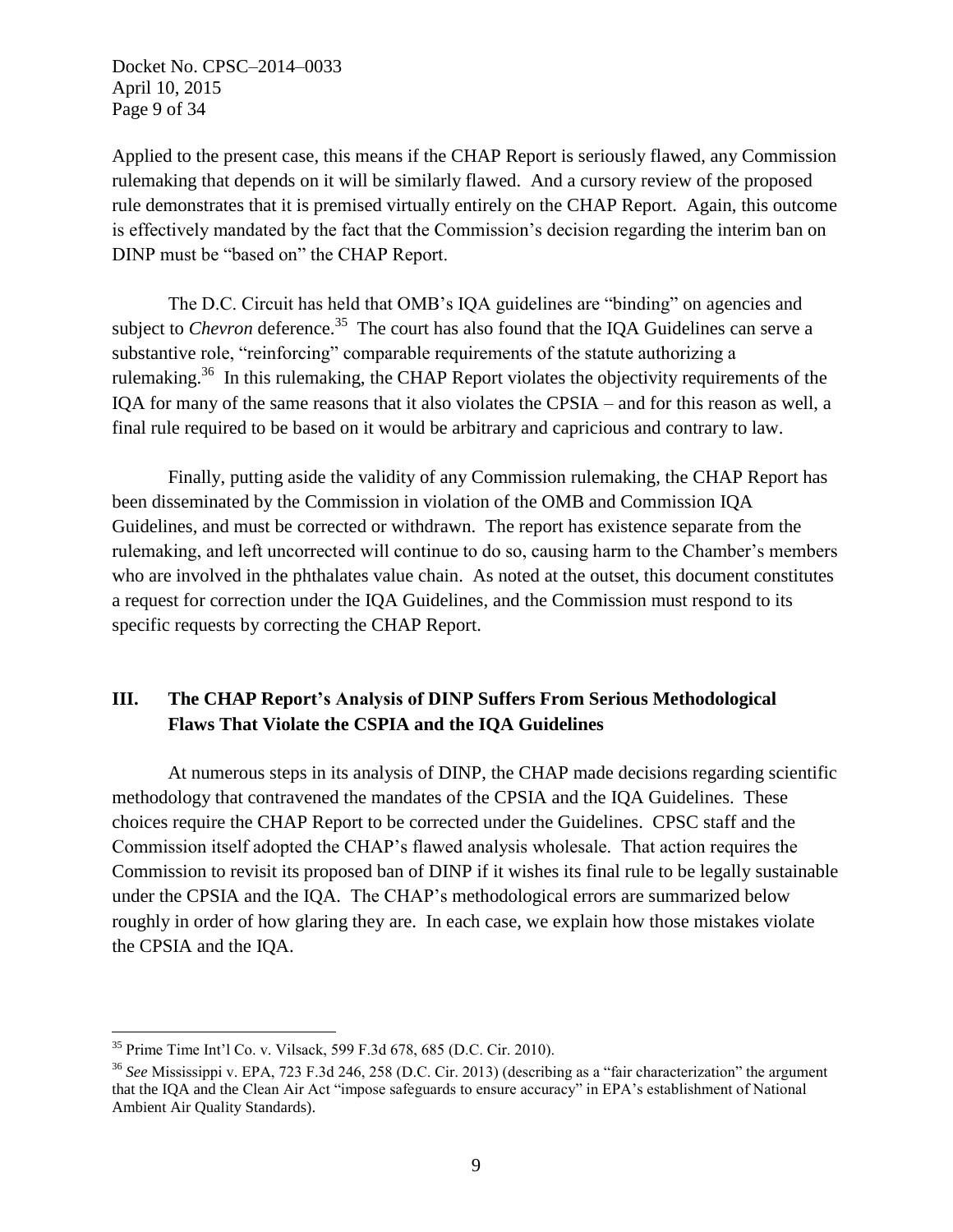# **A. The CHAP Ignored the Most Recent Data on Women's Exposure to Phthalates**

Risk equals hazard times exposure, and thus the extent to which populations of interest are actually exposed to phthalates is a fundamental element of determining the risks that they pose. The CHAP estimated exposure in two ways: (i) human bio-monitoring data showing concentrations of phthalate metabolites in urine); and (ii) a variety of "exposure scenarios" that the CHAP modeled using data on phthalates levels in products and environmental media, migration rates and product use information. Bio- monitoring data for pregnant women and women of childbearing age was based principally on information collected by the U.S. Department of Health and Human Services' Centers for Disease Control and Prevention (CDC) via its National Human Health and Nutrition Survey (NHANES). As between the two approaches (i.e., biomonitoring vs. exposure scenarios), Commission staff declared that it:

[c]onsiders biomonitoring to provide the best available estimates of total exposure because biomonitoring is based on empirical measurements in individuals. Furthermore, the NHANES study is a large statistically representative sample. In contrast, the alternative approach, scenario-based estimates, are subject to a number of assumptions and uncertainties. (CHAP, 2014, Appendix E). The method for estimating exposure from biomonitoring data has been in use since 2000 and was developed by an industry scientist. (David, 2000). The CHAP devoted considerable effort to discussing potential errors and bias in this methodology, having invited two experts (Stahlhut and Lorber) to address this issue at the December 2010 meeting. As discussed in the CHAP report, any errors in this methodology are relatively small and are unbiased (CHAP 2014, pp. 73–  $75)$ .<sup>37</sup>

The Chamber agrees that the NHANES database provides the superior means for estimating women's exposure to phthalates. Unfortunately, the CHAP relied exclusively on data from the 2005-2006 NHANES survey; data collected before the prohibitions imposed by the CPSIA went into effect – even though two later rounds of NHANES data were available to the CHAP, data which showed dramatic decreases in phthalates exposure.

According to the NPRM, "[t]he staff notes that the CHAP used the latest data available at the time the CHAP performed its analysis."<sup>38</sup> But this statement is false: the CHAP Report itself states that "[t]he stopping point for CHAP analysis and interpretation was information available

 $\overline{a}$ <sup>37</sup> 79 Fed. Reg. 78333.

<sup>38</sup> *Id*.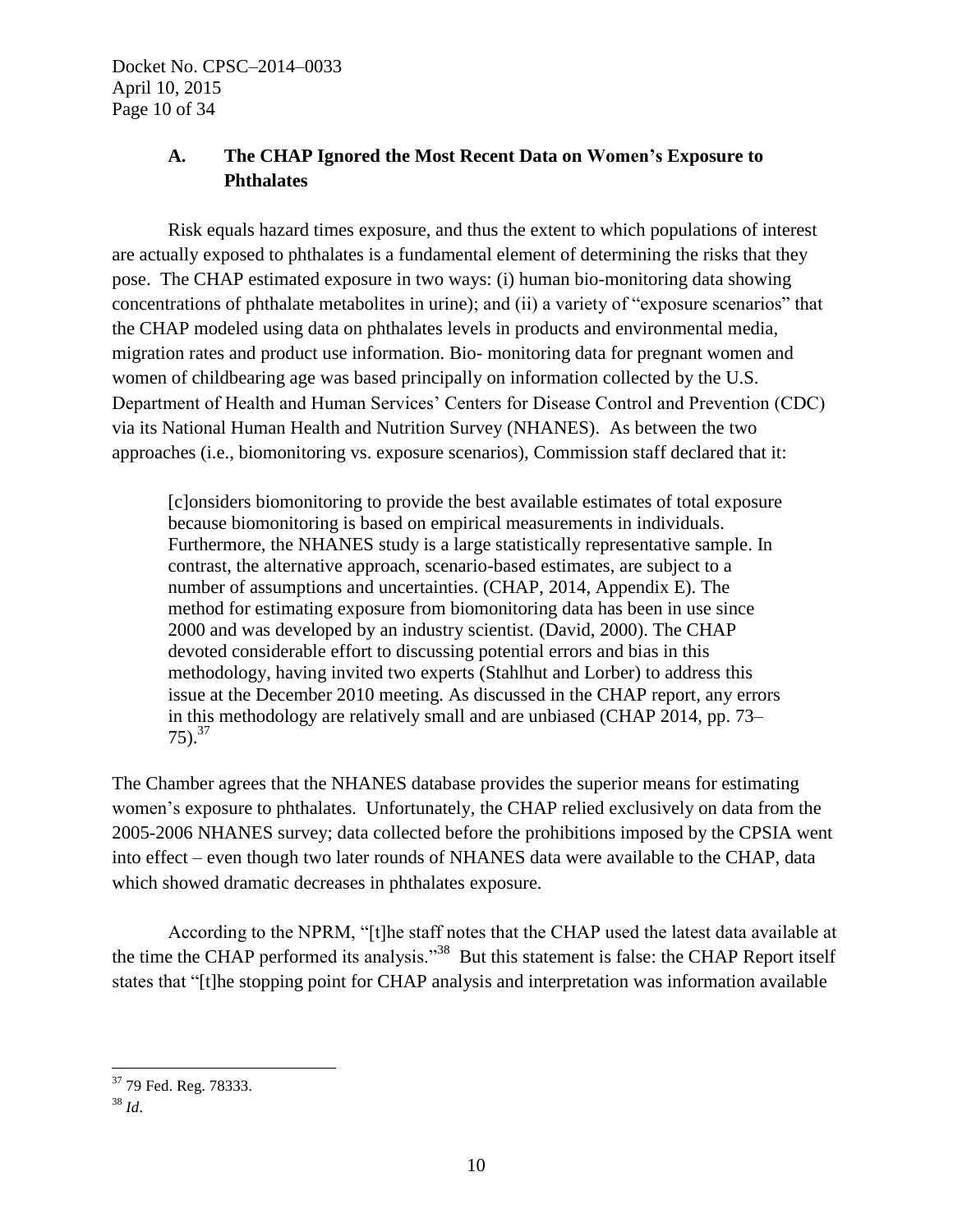Docket No. CPSC–2014–0033 April 10, 2015 Page 11 of 34

by the end of 2012."<sup>39</sup> By that point, two more rounds of NHANES survey data were available, for 2007-2008 and 2009-2010. (The CDC website indicates that the 2009-2010 data were posted there in September 2012.<sup>40</sup>)

As more fully discussed in Part III.B below, this omission has devastating effects on the CHAP's analysis, particularly its cumulative risk analysis. Figure 1 below shows the dramatic decreases that have taken place since 2006 in a measurements of a principal metabolite of DEHP, the phthalate that, staff recognized, "dominates"<sup>41</sup> the cumulative risk analysis.

# **Figure 1. Significant Downward Exposure Trend in DEHP Metabolite Levels Using Mono(2-ethyl-5-carboxypentyl Phthalate (2E/5C) as an Example (95th Percentile)<sup>42</sup>**



Figure 2 shows that this is not a selective portrait; all four DEHP metabolites monitored by NHANES have fallen over this period.

<sup>&</sup>lt;sup>39</sup> CHAP Report at 12. The CHAP report even cites some publications dated 2013; e.g., Clewell 2013a and 2013b. *Id*. at 147.

<sup>&</sup>lt;sup>40</sup> See http://wwwn.cdc.gov/nchs/nhanes/search/datapage.aspx?Component=Laboratory&CycleBeginYear=2009.

<sup>41</sup> 79 Fed. Reg. 78328.

<sup>&</sup>lt;sup>42</sup> Source: ExxonMobil Biomedical Sciences, Inc., ANALYSIS OF THE REPORT TO THE U.S. CPSC BY THE CHAP ON PHTHALATES AND PHTHALATE ALTERNATIVES (Sept. 2014), at iii.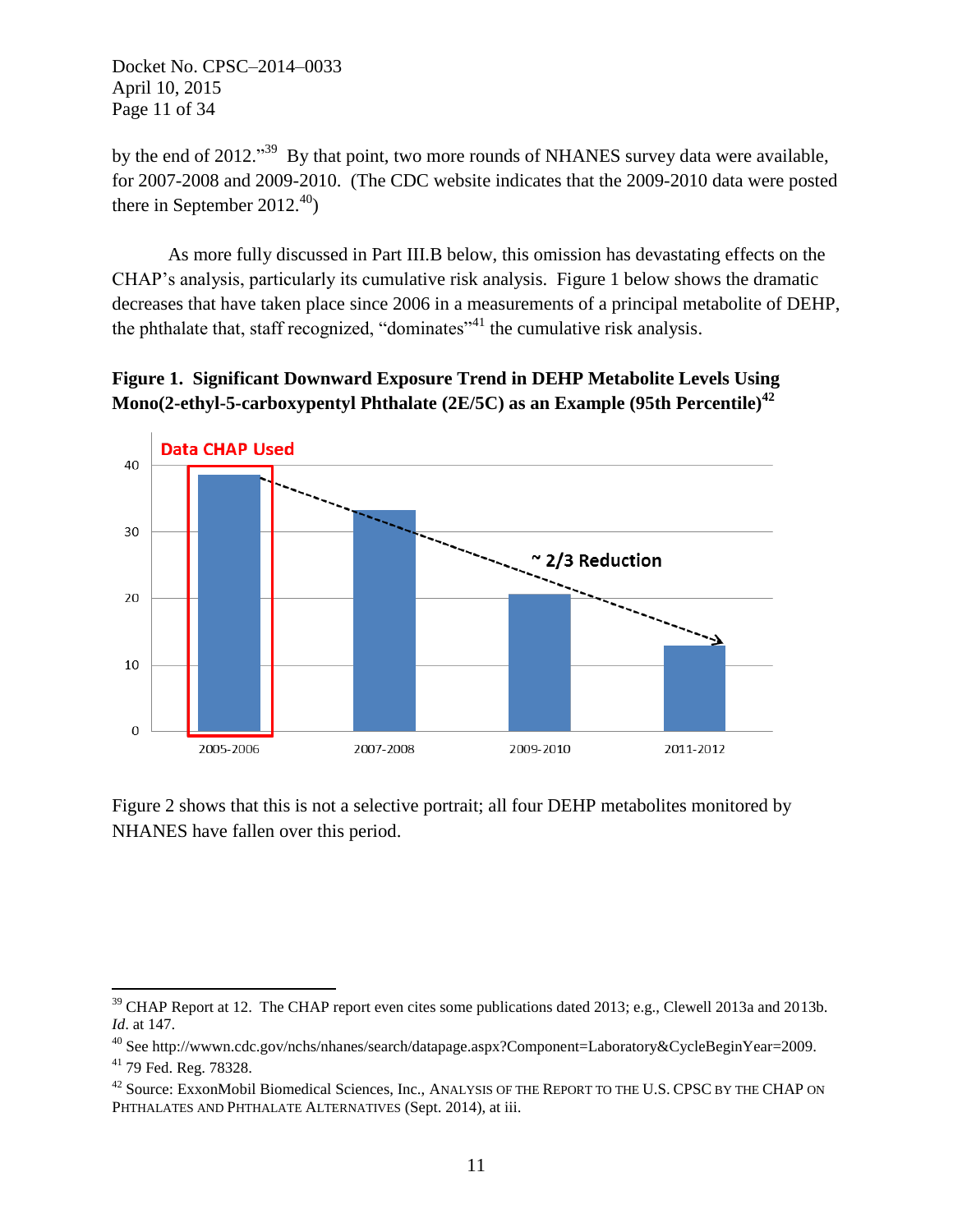Docket No. CPSC–2014–0033 April 10, 2015 Page 12 of 34





The CHAP Report nowhere explains this omission, simply stating in an appendix that the reliance on 2005-2006 NHANES data is "[a] limitation of the analyses presented here." It notes that, "[s]ince these data were collected, the [CPSIA] restricted some of the uses of the five phthalates evaluated." It then declares, counterfactually, that "[t]he impact on exposure is unknown and not accounted for in the calculation of the HI."<sup>44</sup>

Even more troubling, particularly for purposes of the phthalates rulemaking, is the staff's rather cursory discussion of the omission of the more recent NHANES data. The staff – which also has the 2011-2012 data that the CHAP did not – acknowledges that "[t]he CDC report shows that exposure to DBP, BBP, and DEHP [the three permanently banned phthalates] is declining." But it merely adds that it "has not assessed the effect of changing phthalate exposures on the [hazard index]."<sup>45</sup>

The CPSIA directs the CHAP to "review all relevant data, including the *most recent*, best available ... scientific studies ... that employ objective data collection practices ...  $\cdot$ <sup>46</sup> The NHANES surveys are the paradigm examples of scientific studies that employ objective data collection practices, and they are the best available measurements of phthalate exposures and exposure trends in the United States. The most recent NHANES surveys available to the CHAP within its self-imposed "stopping point" covered 2007-2008 and 2009-2010. The CHAP used neither. The Commission and its staff also have the NHANES data for 2011-2012. They similarly have ignored all three of these surveys. It is hard to imagine a more direct or consequential violation of the CPSIA.

<sup>43</sup> Source: EMBSI comments at 7.

<sup>&</sup>lt;sup>44</sup> CHAP Report, App. D, at 41.

<sup>45</sup> 79 Fed. Reg. 78333.

<sup>&</sup>lt;sup>46</sup> 15 U.S.C. § 2057c(b)(2)(B)(v) (emphasis added).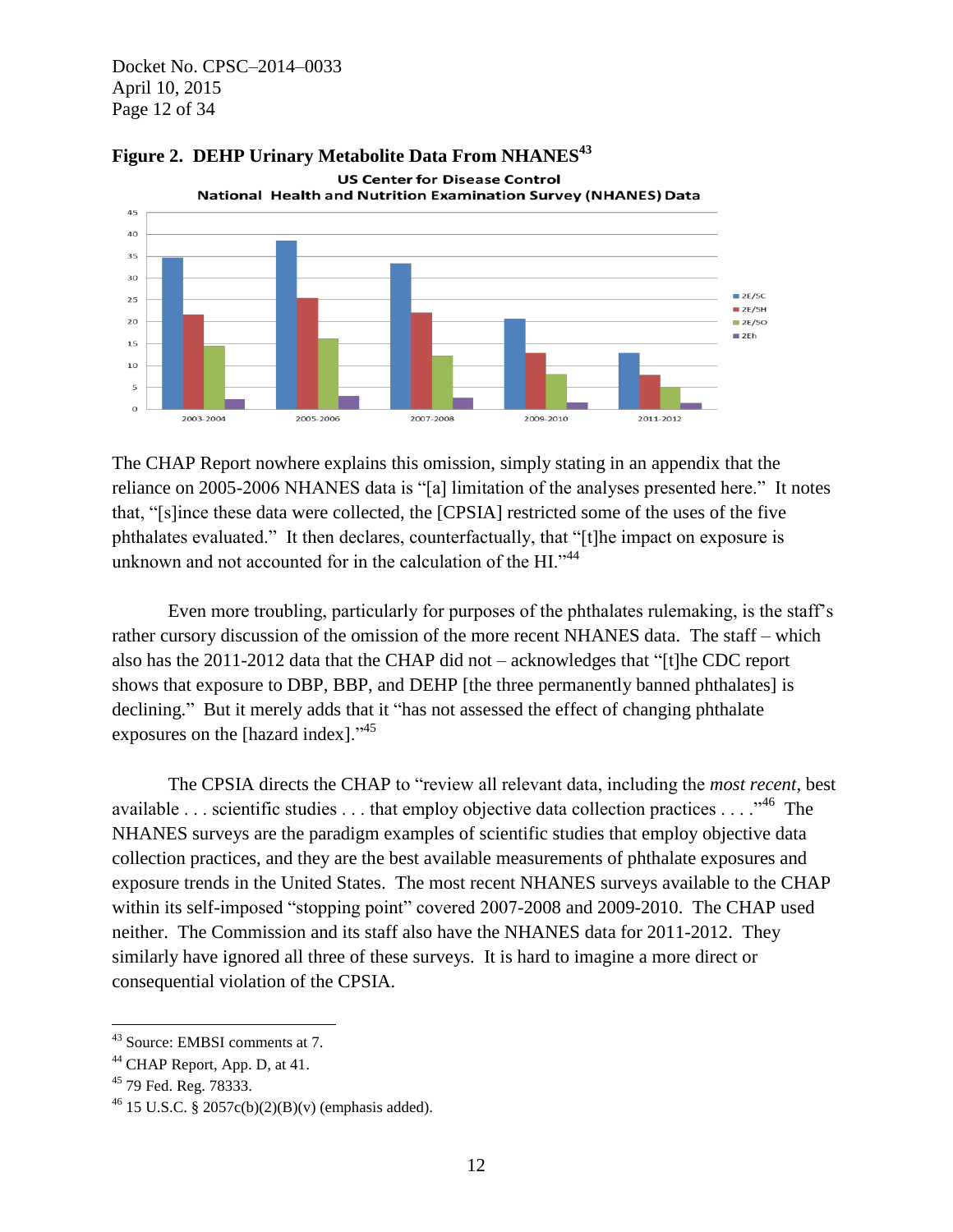Docket No. CPSC–2014–0033 April 10, 2015 Page 13 of 34

OMB's "binding" IQA Guidelines similarly require agencies, when disseminating influential scientific information, to "use the best available . . . science and supporting studies conducted in accordance with sound and objective scientific practices," $47$  and require in all cases of scientific information that "analytic results shall be developed[] using sound statistical and research methods."<sup>48</sup> That means that the CHAP was required to address the 2007-2008 and 2009-2010 NHANES surveys. The IQA Guidelines also require that information must always be presented in a "complete and unbiased manner,"<sup>49</sup> and agencies must "ensure that the presentation of information on [risk] effects is comprehensive . . . .<sup>50</sup> The CHAP Report's omission of that later data made its presentation of risk necessarily incomplete. The CPSC must therefore correct the CHAP Report to address all NHANES survey data currently available to it regarding women's phthalates exposures, and cannot base a final rule on it until it does so.

# **B. The CHAP's Cumulative Risk Assessment Depends on Its Unrealistic Inclusion of Permanently Banned Phthalates; DINP Makes No Meaningful Contribution to the Calculated Risk**

1. DEHP Dominates the CHAP's Cumulative Risk Assessment; The Addition of DINP Is Irrelevant

As just noted, the CHAP's cumulative risk assessment was dominated by phthalates that have been permanently banned since 2009 from children's toys and child care articles. The CHAP Report makes this point quite openly in discussing hazard indices calculated from biomonitoring data:

The primary contributor(s) to the HI can be identified by evaluating the hazard quotients that comprise the HI. Clearly, the hazard quotient for DEHP dominates the calculation of the HI, as expected, with high exposure levels and one of the lowest PEAAs. The rank contribution of the five phthalates to risk was calculated using the median 95th percentile across the cases for pregnant women in NHANES and SFF (Sathyanarayana *et al.*, 2008a; 2008b) women (prenatal and postnatal combined) and infants:

NHANES women (2005–2006): DEHP > DBP >DINP ~DIBP >BBP SFF women: DEHP >BBP >DBP > DIBP > DINP SFF infants: DEHP > DBP > BBP > DINP ~DIBP

<sup>47</sup> 67 Fed. Reg. 8457.

<sup>48</sup> Id. at 8459.

 $49$  Id.

<sup>50</sup> Id. at 8457.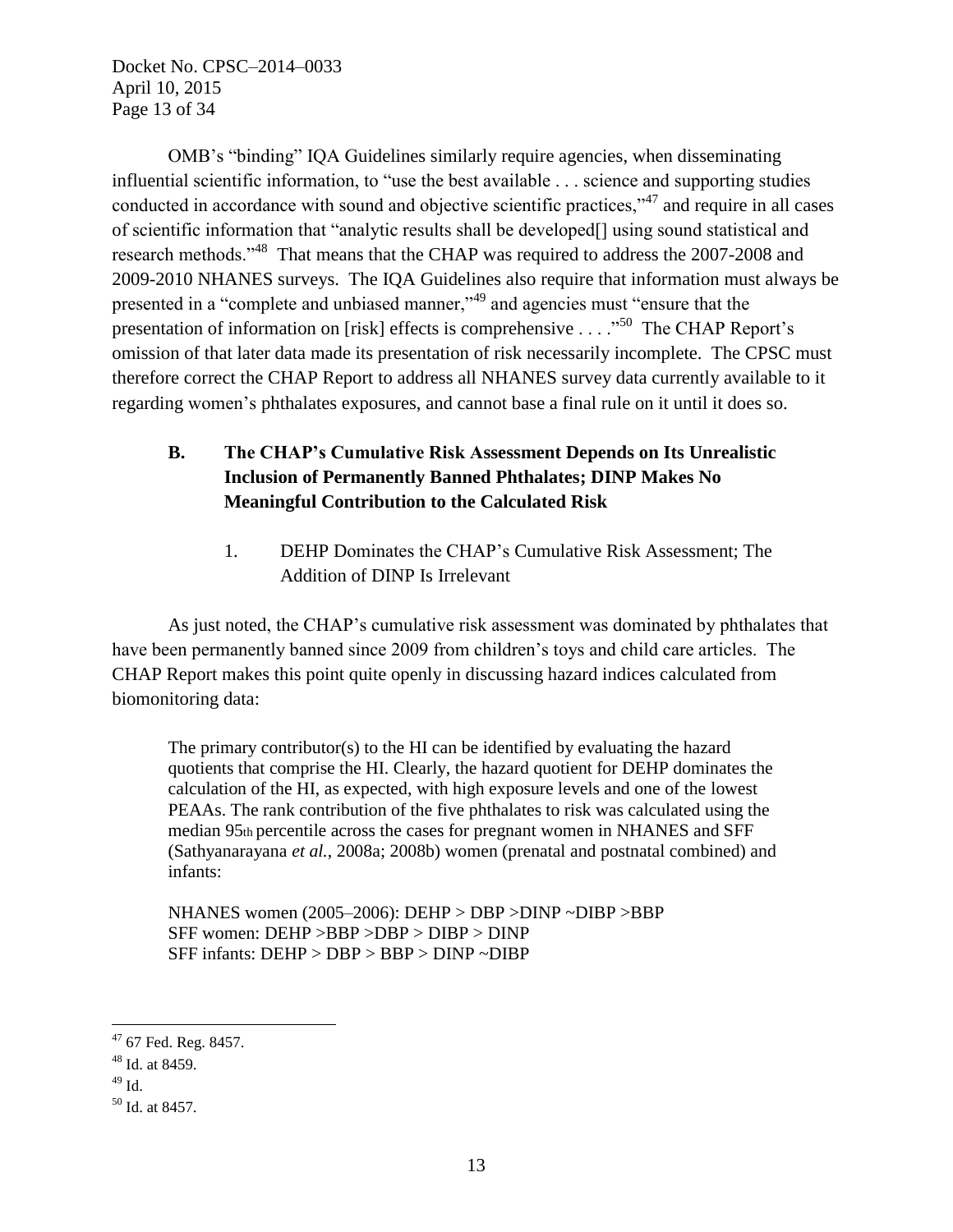In all cases, DEHP and DBP contributed strongly to the HI while DIBP and DINP contributed considerably less.<sup>51</sup>

Comments on the CHAP Report prepared by ExxonMobil Biomedical Sciences, Inc. (EMBSI) illustrate the same phenomenon, in a graph that shows the CHAP's cumulative risk assessment for pregnant women and the results of the same assessment run with more recent NHANES data.

**Figure 3. CHAP Cumulative Risk Assessment for Pregnant Women Based on NHANES Data From 2005 to 2012**<sup>52</sup>



**NHANES** data set

This graph shows dramatically how, absent DEHP, the cumulative risk assessment would never show a HI >1. It also shows the vanishingly small contribution that DINP makes to the calculated risk.

The CHAP proceeded similarly in its scenario-based exposure estimates, assuming that DEHP, DBP and BBP would be present in children's toys and child care articles even though they have been banned permanently from those uses: "Although certain phthalates are currently banned in toys and child care articles, we estimated exposures that hypothetically would occur if

 $\overline{a}$ <sup>51</sup> CHAP Report at 65.

<sup>52</sup> Source: EMBSI comments at iv.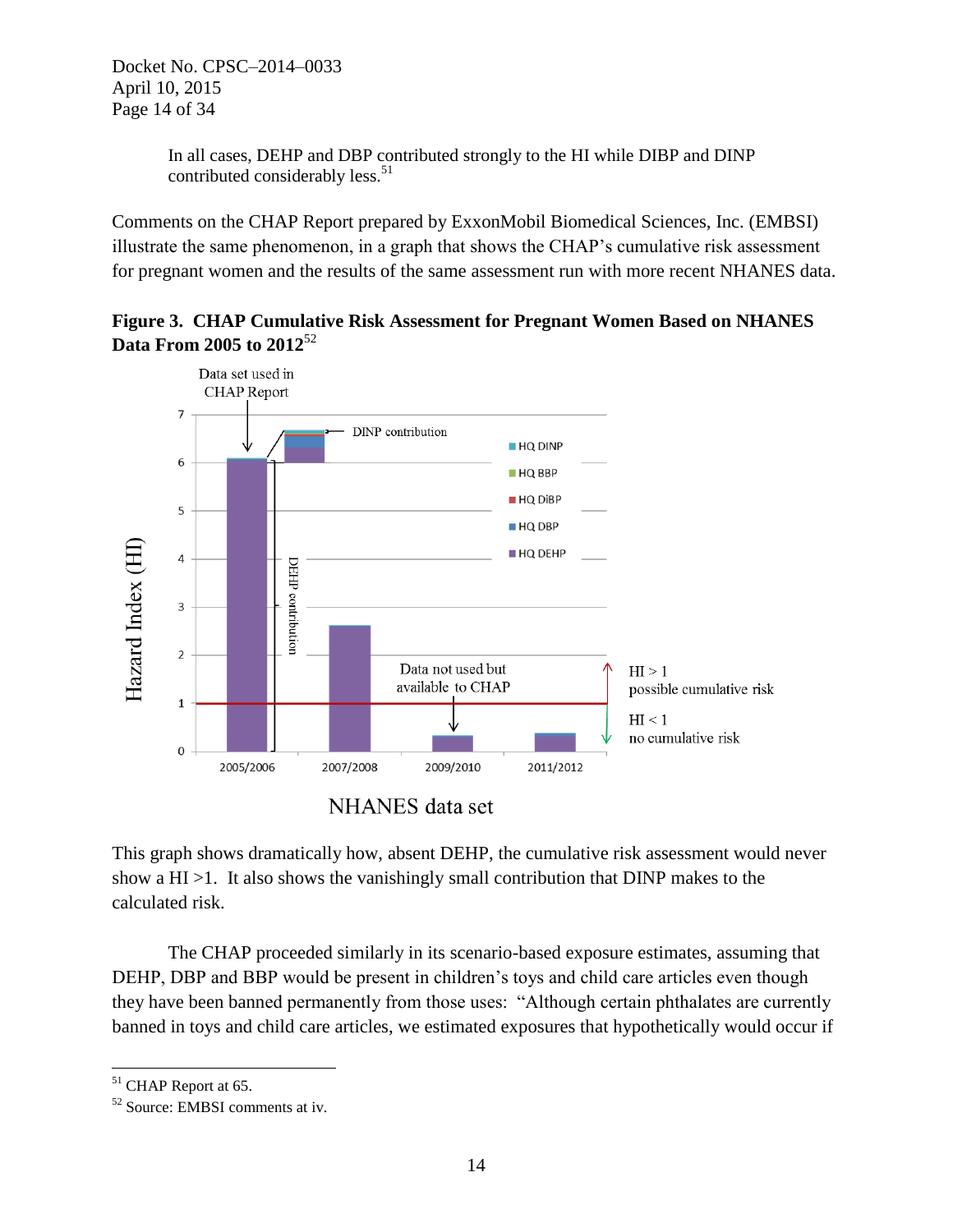Docket No. CPSC–2014–0033 April 10, 2015 Page 15 of 34

phthalates were allowed in these products." This hypothetical would require Congress to repeal the permanent ban – something that the Commission, at least, must realize is a preposterous scenario.

Granted, DEHP, DBP and BBP have only been banned from children's toys and child care articles, but in fact, as the NHANES data show, they are rapidly disappearing from the marketplace altogether, due to multiple adverse actions being taken against them under REACH<sup>53</sup> and snowballing product deselection in the marketplace. Yet the CHAP never attempted to model that possibility, even "hypothetically." More distressing, Commission staff adopted the same policy: "The [2011-2012] CDC report shows that exposure to DBP, BBP, and DEHP is declining . . . . Staff has not assessed the effect of changing phthalate exposures on the  $HI.$ <sup>"54</sup>

Why have the CHAP and the staff both refused to consider what the cumulative risk assessment might look like if DEHP were omitted, or even if current levels of DEHP were used? The inevitable conclusion is that, absent DEHP, the cumulative risk assessment would not show a risk of concern.

As can be seen from Figure 3, the contribution of DINP to the estimated risk is miniscule – calculated by EMBSI at <1%. The Chamber recognizes that the CHAP's risk assessment showed that DINP could account for as much as 8% of the risk to women and 15% of the risk to children.<sup>55</sup> Indeed, using 2011-2012 data, DINP now accounts for close to 50% of the risk to children under Case 3 of the CHAP's analysis – but that is 50% of a HI of 0.25, still well below the level that should trigger concern.<sup>56</sup> Moreover, as explained below, the Case 3 overstates risks in multiple ways, so the real risk is likely far less.

Kathryn Clark, a peer-reviewer retained by ToxStrategies to review the CHAP Report, made the same point:

The CHAP report recommends that the interim ban on the use of diisononyl phthalate (DINP) in children's toys and child care articles at levels greater than 0.1% be made permanent. The basis for this recommendation is not clear; according to the CHAP report (Table E1-20), exposure to toys and child care articles represents only 0.1% of total exposure to DINP for pregnant women so a ban would not be expected to alter exposure of pregnant women. For infants

<sup>53</sup> See, e,g., [http://www.bureauveritas.com/wps/wcm/connect/7848128049da1f5e9c169e4f5d28a257/Bulletin\\_12B-](http://www.bureauveritas.com/wps/wcm/connect/7848128049da1f5e9c169e4f5d28a257/Bulletin_12B-101.pdf?MOD=AJPERES)[101.pdf?MOD=AJPERES.](http://www.bureauveritas.com/wps/wcm/connect/7848128049da1f5e9c169e4f5d28a257/Bulletin_12B-101.pdf?MOD=AJPERES)

<sup>54</sup> 79 Fed. Reg. 78333.

<sup>55</sup> *Id*. at 78328.

<sup>56</sup> EMBSI comments at 10.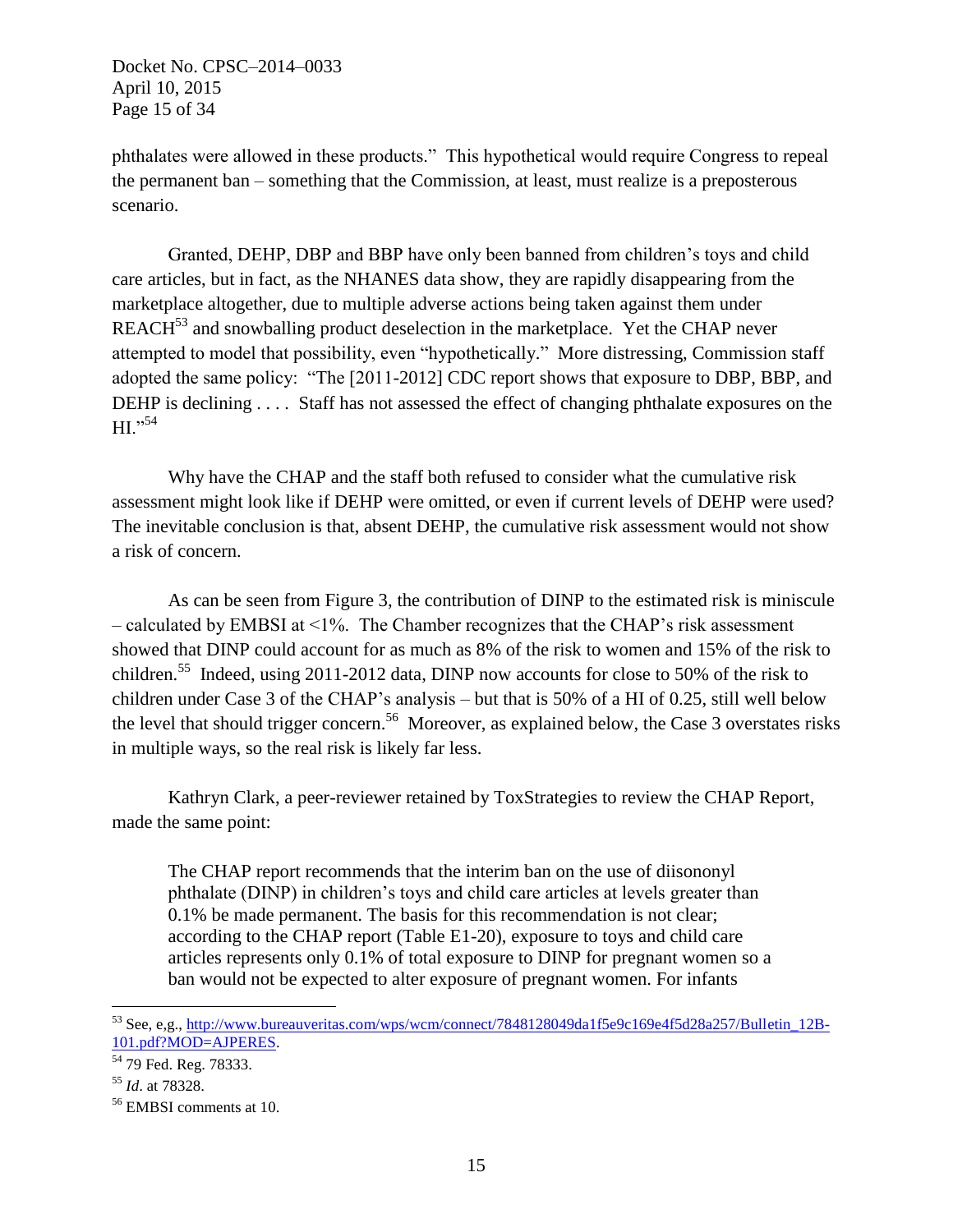(Table E1-21) exposure to toys and child care articles represents 30% of total exposure to DINP; however, this percentage was calculated in the scenario-based assessment, which over-estimates total exposure to DINP by a factor of six (Table 2.14) and, therefore, it is highly uncertain what effect a ban on DINP in toys and child care articles would have.<sup>57</sup>

Under the Commission's approach to conventional, single-chemical risk assessment, a chemical is regarded as "safe" if its margin of exposure (MOE) is ≥100 or greater based on a no observed adverse effect level (NOAEL) or  $>1,000$  otherwise.<sup>58</sup> In a cumulative risk assessment, however, the Commission has taken the position that it makes no difference what MOE a chemical has: so long as it can lead to the same adverse endpoint, it "contributes to the cumulative risk."<sup>59</sup>

First, this position begs the questions of whether DINP is in fact antiandrogenic, or antiandrogenic at the levels seen in humans. The former issue  $-i.e.,$  the questionable relevance to humans of the animal data – is discussed in Part III.E below. The latter issue is addressed by one expert peer reviewing the CHAP report:

While there is evidence for additive effects at the high doses used by Howdeshell and co-workers (2007) there is no evidence that the same will hold true at concentrations representative of human exposure documented in contemporary biomonitoring studies (Kamrin, 2009). Indeed, typical exposures for most phthalates considered may be too low to by many orders of magnitude to produce the adverse effects described in this report. . . . While there is evidence of additive effects in rats at high concentration it is unclear how these results translate to humans with much lower exposures, more complex exposures, and with generally less sensitivity to the adverse effects under consideration. Based on these considerations it is suggested that the authors consider a more detailed discussion of the issues relating to additive effects. Furthermore, on the basis of these considerations it is suggested that the conclusions and recommendations in the report are overly conservative and inadequately justified as written.<sup>60</sup>

In other words, while the Commission's approach may make sense where individual chemicals make some meaningful contribution to the cumulative risk, in this case, the inclusion of DINP is not necessary in order to provide "a reasonable certainty of no harm." The Commission notes that the MOE for DINP's antiandrogenic effects, based on the CHAP's "hypothetical" NOAEL, is between  $830-15,000$ .<sup>61</sup> As discussed in Part III.D, these MOEs should be more than tripled,

<sup>57</sup> ToxStrategies, INDEPENDENT EXPERT PEER REVIEW OF THE FINAL CHAP REPORT ON PHTHALATES AND PHTHALATE ALTERNATIVES (2014), at 10.

<sup>58</sup> 79 Fed. Reg. 78333.

<sup>59</sup> *Id.* at 78334.

<sup>60</sup> *Id.* at 64.

<sup>61</sup> *Id.*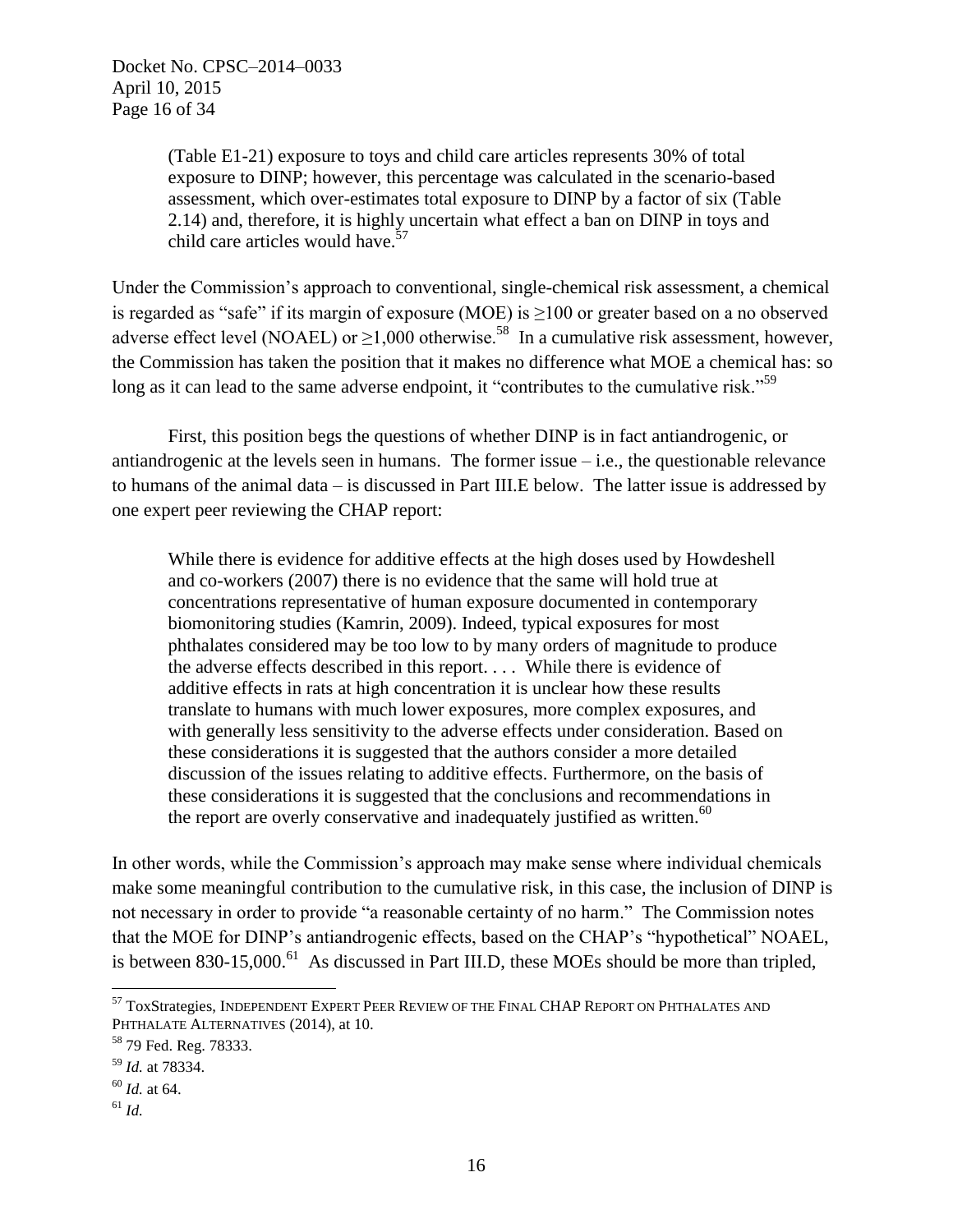Docket No. CPSC–2014–0033 April 10, 2015 Page 17 of 34

based on the CHAP's more appropriate, "conservative" NOAEL, to between 2,800 and 65,000 or more. And an expert peer reviewer concluded that the real MOE is between  $3,600-125,000$ .<sup>62</sup> At these levels, whatever "contribution" DINP may be making to male reproductive effects in humans is so minor as to be meaningless and unlikely to make any difference in the real world.<sup>63</sup>

The bottom line is that, whether using 2005-2006 or more recent exposure data, any additional risk contributed by DINP is trivial, and is certainly swamped by the uncertainty of the assessment. In even simpler terms, there is no difference in estimated risk whether one includes DINP or not.

The CHAP also faces a problem of inconsistency: it included DINP in its cumulative risk assessment because it concluded that it is antiandrogenic, notwithstanding how miniscule its marginal contribution must be to that risk. Yet one of the phthalate alternatives that the CHAP examined, TOTM, has been found to have reproductive effects on male rats in two studies: one found that mid- and high-dose males had reduced numbers of spermatocytes and spermatids in the testes (NOAELrepro=100 mg/kg-day), and another found a statistically significant increase in the number of high-dose male offspring with retained areolar regions (NOAEL =  $1050$  mg/kgday).<sup>64</sup> And neither the CHAP, the staff nor the Commission included TOTM in the cumulative risk assessment, or proposed a ban or other restriction on TOTM. Under the principle that justified inclusion of DINP in the cumulative risk assessment, TOTM warrants inclusion – and a permanent ban on its use in children's toys and child care articles. Either that or the Commission should recognize that chemicals exhibiting such ambiguous evidence of anti-androgenicity and such enormous margins of exposure (the CHAP did not calculate an MOE for TOTM) should be omitted from a cumulative risk assessment of phthalates for reproductive endpoints – as EPA scientists have done.<sup>65</sup>

The distinctive value of cumulative exposure (and risk) assessment is in circumstances where (i) exposure to any single substance is below levels of concern, but (ii) exposures to multiple chemicals with the same mechanism of action (or that affect the same endpoint) *do* rise to levels of concern.<sup>66</sup> In the circumstances evaluated by the CHAP and this rulemaking,

 $62$  ToxStrategies report at pdf pages 66-67 (comments of Warren Foster, Ph.D.).

<sup>&</sup>lt;sup>63</sup> The peer review comments of Christopher Borgert expand on the unreality of the CHAP's estimated reproductive risks given their lack of any clinical validation. *See* ToxStrategies report at pdf pages 19-20. <sup>64</sup> CHAP Report at 140.

 $<sup>65</sup>$  Christensen, K., Makris, S., and Lorber, M. 2014. Generation of hazard indices for cumulative exposure to</sup> phthalates for use in cumulative risk assessments. Regulatory Toxicology and Pharmacology 69:380-389.

<sup>66</sup> *See* National Research Council, PHTHALATES AND CUMULATIVE RISK ASSESSMENT: THE TASKS AHEAD (2008) at 8 ("Where single-chemical risk assessments might yield the verdict 'absence of risk,' dose addition might yield the opposite conclusion.").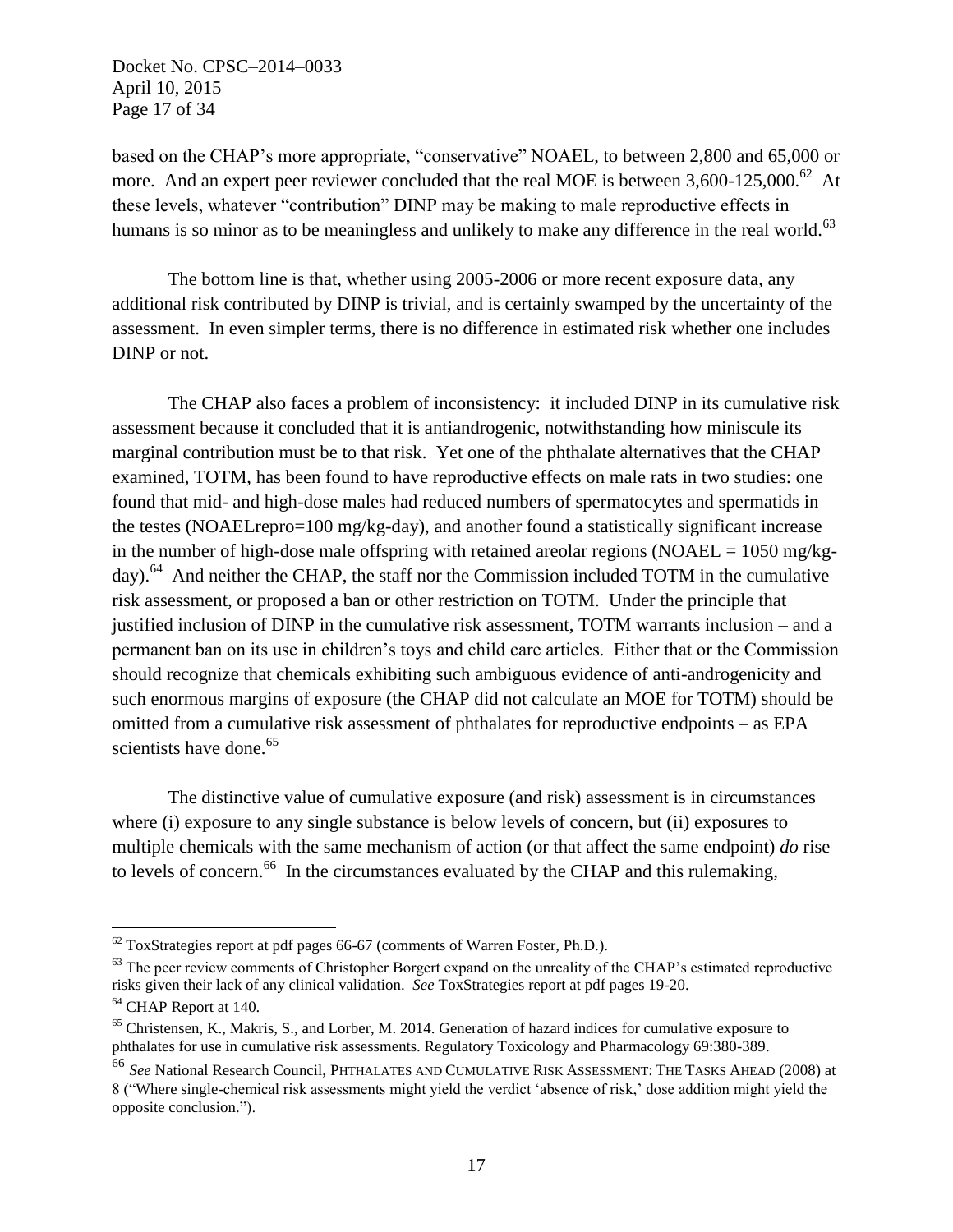Docket No. CPSC–2014–0033 April 10, 2015 Page 18 of 34

however, only one phthalate ever posed a risk of concern in isolation: DEHP. Now, none pose such risk, whether in isolation or when exposures are cumulated.

- 2. Legal Analysis of Cumulative Risk Assessment
	- a. CPSIA

The CPSIA required the CHAP to "examine the *likely levels* of children's, pregnant women's, and others' exposure to phthalates, based on *a reasonable estimation* of normal and foreseeable use and abuse of such products."<sup>67</sup> This requirement can and should be read together with the immediately following directive to "consider the cumulative effect of total exposure to phthalates . . . ."<sup>68</sup> The import of these two clauses, read together, is that the CHAP – and by extension the Commission – have to base their assessment of risks from cumulative exposures on exposure levels that are "likely" and based on reasonable estimations. Ignoring actual exposure data from the last three rounds of NHANES surveys that show a dramatic, monotonic drop in DEHP exposure does not produce "likely" estimates of current or possible future cumulative exposures, and is unrealistic. Assuming "hypothetically," for purposes of scenario-based assessments, that Congress would repeal its permanent ban on DEHP, DBP and BBP is also "unrealistic" and does not predict "likely levels" of exposure.

The CPSIA also directs the CHAP to "consider the level at which there is a reasonable certainty of no harm to . . . susceptible individuals . . ., considering the best available science, and using sufficient safety factors to account for uncertainties regarding exposure and susceptibility of . . . potentially susceptible individuals."<sup>69</sup> The CHAP violates this direction in two ways:

- First, there is no uncertainty regarding the levels of DEHP exposure shown in the NHANES data, despite the CHAP's and staff's apparent efforts to create it. More generally, Congress' inclusion of the phrase "best available science" in the very same clause can only mean that the CHAP's job is, first, to describe what the best available science evidence is, and, then, to add safety factors sufficient to account for what the science does not tell us. Congress cannot have intended for the CHAP to hide data in order to be protective.
- Second, the CHAP was to "consider the level at which there is a reasonable certainty of no harm" to susceptible individuals (and the CPSC is to regulate to "ensure" such

 $67$  15 U.S.C. § 2057c(b)(2)(B)(iii).

<sup>68</sup> *Id*. § 2057c(b)(2)(B)(iv).

<sup>69</sup> *Id.* § 2057c(b)(2)(B)(vii).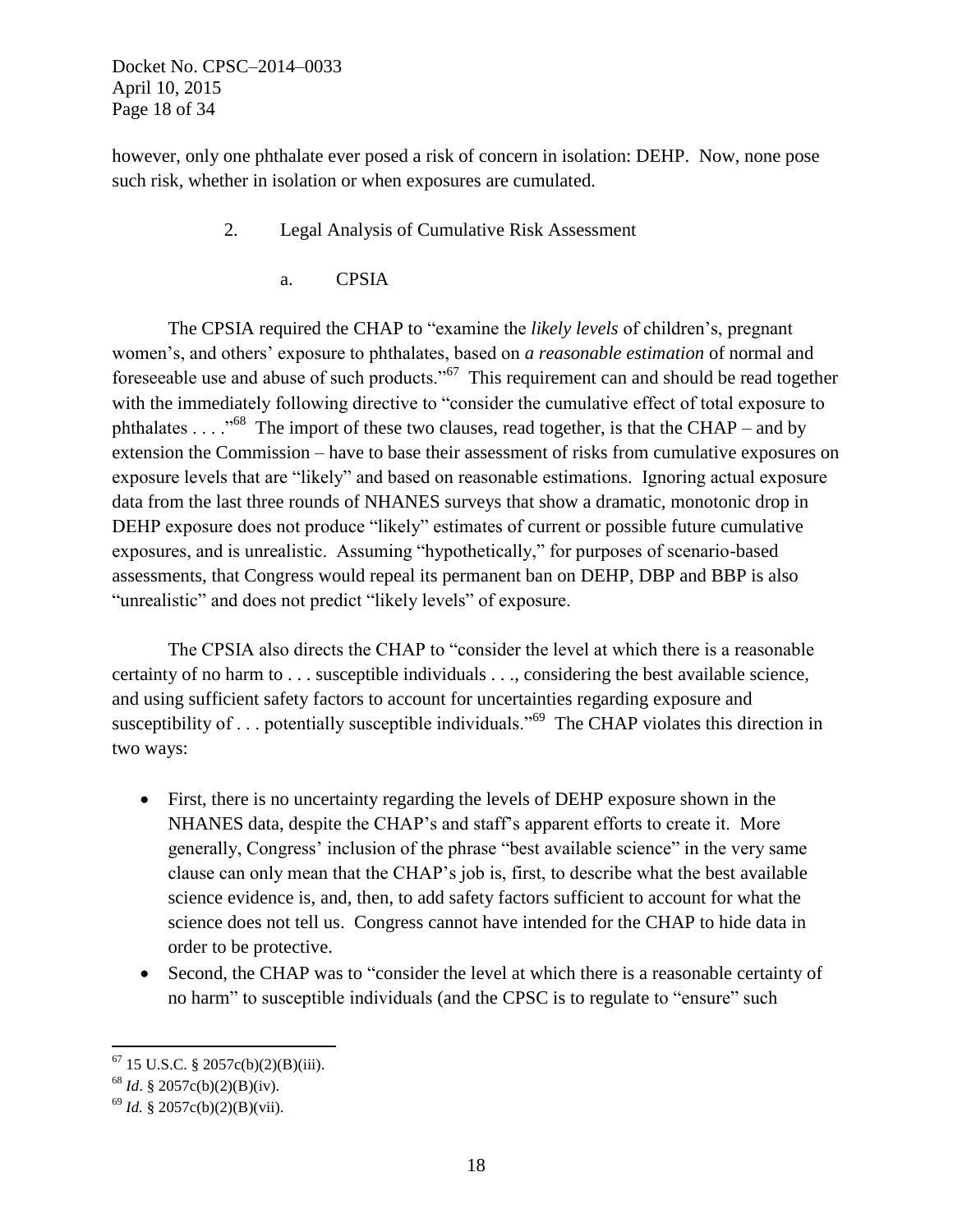Docket No. CPSC–2014–0033 April 10, 2015 Page 19 of 34

> certainty "with an adequate margin of safety").<sup>70</sup> As shown above, the lowest MOE for DINP for any population examined by the CHAP is at least 2,800 and quite likely one or two orders of magnitude greater. This is well above the 100-1,000 margin that the Commission regards as adequate. Including DINP in the cumulative risk assessment is more than is necessary to provide a "reasonable certainty of no harm . . . with an adequate margin of safety" – or, put another way, it provides a more-than-adequate margin of safety.

The CHAP Report and the NPRM thus violate the CPSIA. Also, by inconsistently including DINP but excluding TOTM from regulation, the CPSC would be acting arbitrarily and capriciously.

### b. IQA

Similarly, the IQA Guidelines require that, in order to be objective, information must be "accurate, reliable, and unbiased." To have utility, it must be "useful[]." The 2006-2007 NHANES data is not a reliable indicator of phthalate exposures now, and its use produces inaccurate results. "Hypothetically" including banned phthalates in exposure scenarios does not produce reliable or accurate results. These practices bias the cumulative risk estimates toward showing risk where it no longer exists. Such an assessment is not useful for making decisions under a statute that calls for decisions to be made on the basis of "likely levels of . . . exposure." The CHAP Report thus needs to be corrected, so that it relies on current NHANES data and does not assume the repeal of any part of the CPSIA. Until then, a final rule based on it would be arbitrary, capricious and contrary to law.

## **C. The CHAP Did Not Systematically Select or Evaluate Studies and Improperly Emphasized Adverse Findings**

The CHAP and the staff emphasize the NRC's 2008 report on assessing the cumulative risks of phthalates, but neglect to cite another NRC report that emphasizes the importance of adopting a systematic approach to selecting and evaluating studies and, in particular, clearly articulating a rationale for selecting studies on which toxicity criteria are based.<sup>71</sup>

Without a systematic approach, studies are chosen arbitrarily at best and intentionally at worst (*i.e.*, only those that best support a particular position), resulting in a biased picture of the issue and leading reviewers to draw incorrect and/or incomplete conclusions. The CHAP Report

<sup>&</sup>lt;sup>70</sup> *Id.* §§ 2057c(b)(2)(B)(vii), (3)(A).

<sup>71</sup> NRC, REVIEW OF THE ENVIRONMENTAL PROTECTION AGENCY'S DRAFT IRIS ASSESSMENT OF FORMALDEHYDE (2011).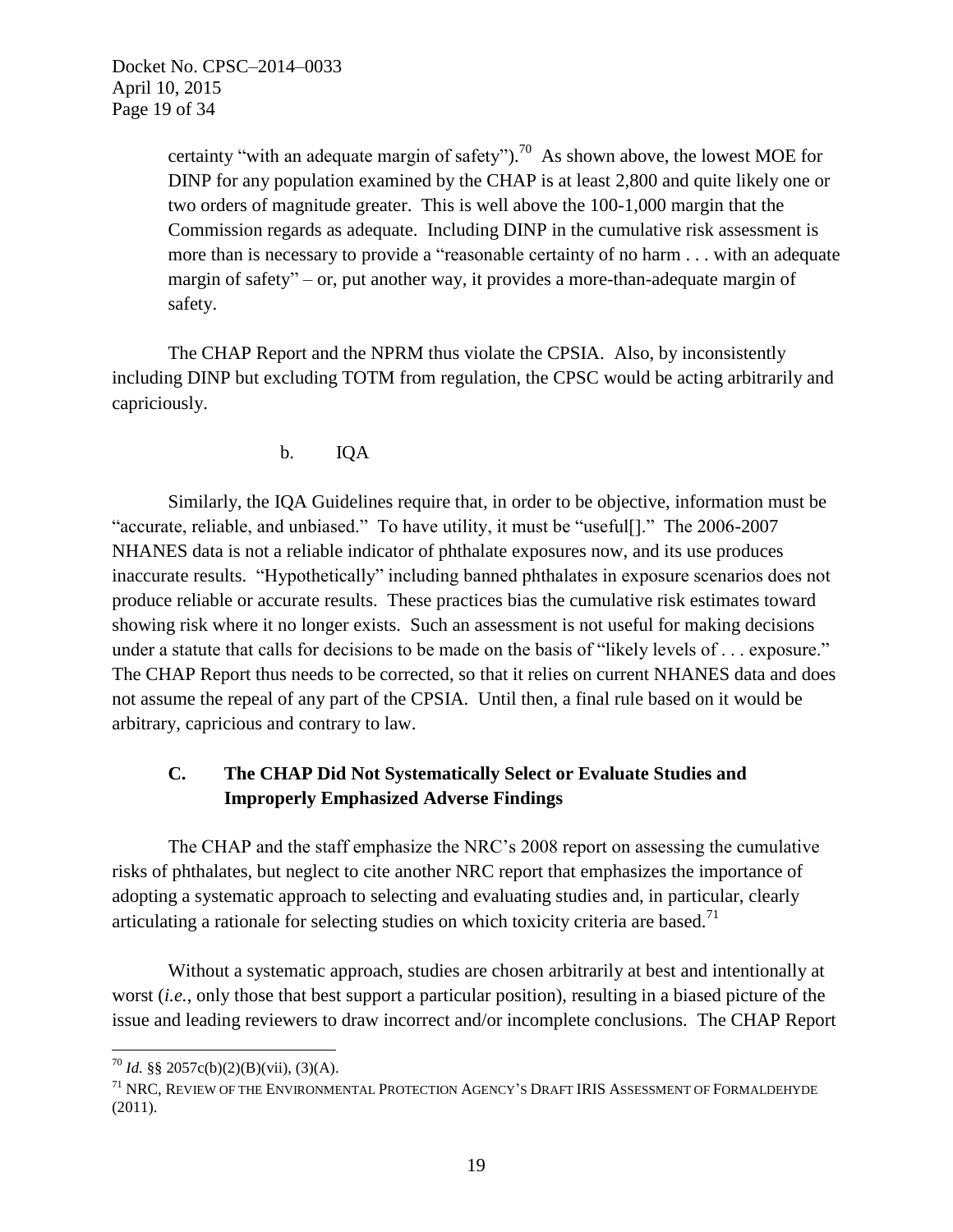Docket No. CPSC–2014–0033 April 10, 2015 Page 20 of 34

does a very poor job in this regard.

1. Study Selection

The CHAP Report explicitly rejected a systematic approach:

The CHAP considered the systematic review process (Guyatt *et al.*, 2011; Higgins *et al.*, 2011; Woodruff and Sutton, 2011). Because of the nature of the subject matter and the charge questions, which involve different streams of evidence and information, the CHAP concluded that its review was not amenable to the systematic review methodology.

The Chamber cannot understand this explanation. The systematic review process is amenable to handling "different streams of evidence and information" – as one peer reviewer pointed out, "[t]he systematic review methodology is clearly the best approach to be used in the situation in which there is evidence from different disciplines." $72$ 

The CHAP added that, "[t]o avoid bias, the CHAP obtained new information and opinions about the availability of other information through public comment and presentations." An after-the-fact "notice and comment" process is no substitute, however, for implementing an explicit, objectively-expressed framework – especially since the CHAP failed to cite published work even after it was provided to them.<sup>73</sup>

The CHAP's enumeration of study selection criteria focuses solely on study design (e.g., number of dose levels, number of animals) and does not include consideration of model relevance or database consistency.<sup>74</sup>

The CHAP says: "In cases in which peer-reviewed data were not available, the CHAP made decisions on a case-by-case basis as to whether non-peer-reviewed data would be used in making recommendations to the CPSC.<sup> $\frac{75}{5}$ </sup> The report contains no further explanation of what considerations might have come into play in such decisions, leaving open the possibility that, consciously or unconsciously, the CHAP chose studies that supported its members' biases.

 $72$  ToxStrategies report at 8 (comments of Douglas Weed). Weed's more detailed comments address explain how the CHAP could have conducted a systematic review; *see id*. at pdf pages 80-86.

<sup>73</sup> *Id*. at 25.

<sup>74</sup> *See* CHAP Report, App. A, Table A-3.

 $^{75}$  *Id.* at 5.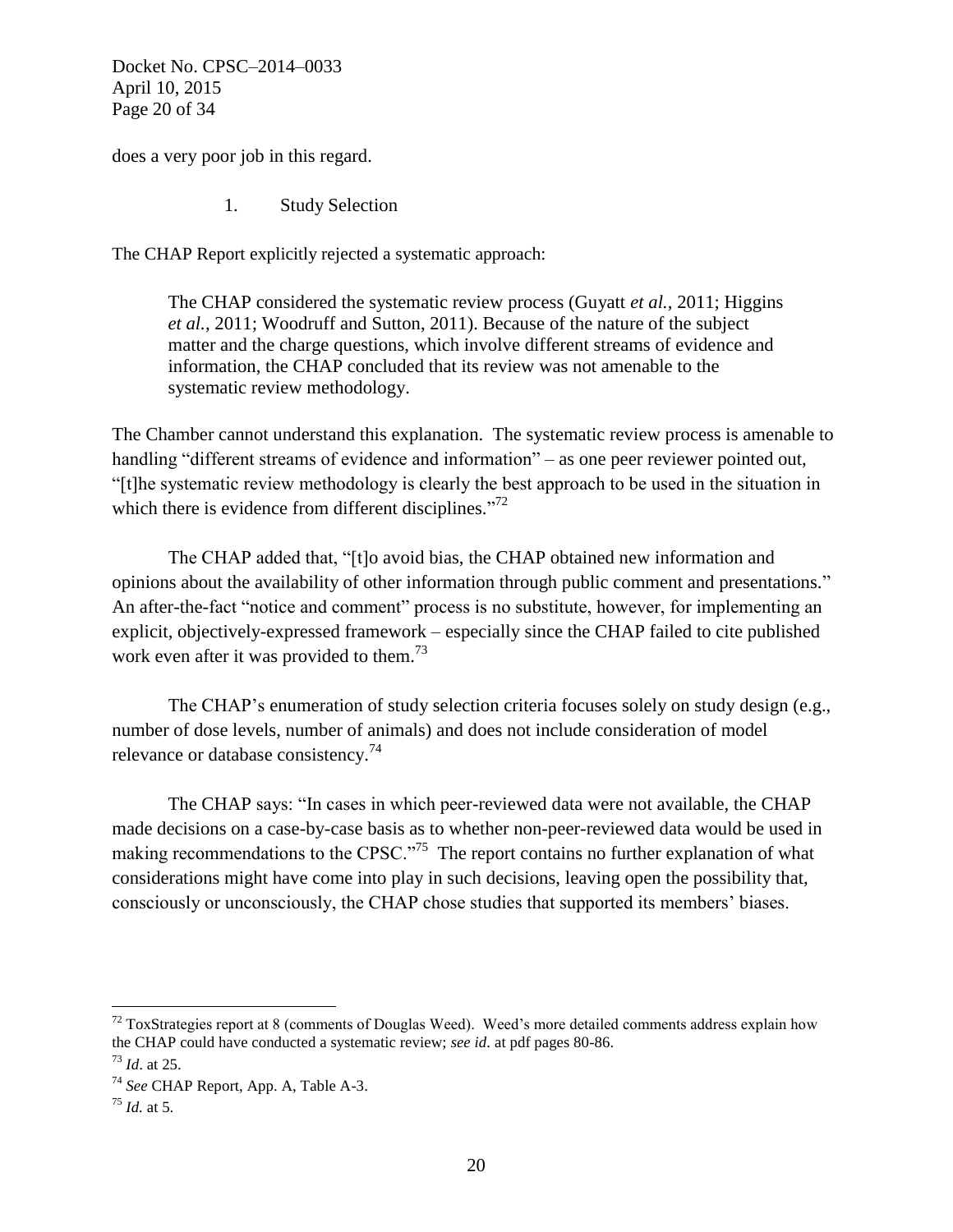Docket No. CPSC–2014–0033 April 10, 2015 Page 21 of 34

### 2. Evidence Integration

As for which studies would be used to reach conclusions about the existence or severity of a hazard, when faced with conflicting animal studies, the CHAP said it followed the "conservative approach [of] rely[ing] on [a] study reporting adverse effects unless there are compelling reasons to exclude the study, *i.e.,* considerations such as quality, design, execution or interpretation.<sup>76</sup> This approach is the antithesis of a weight of evidence approach, one the staff say they employed.<sup>77</sup>

One peer reviewer, who conducted a systematic review of human studies of the possible effects of phthalates on male reproductive development, discusses at length the failure of the CHAP Report to evaluate the human evidence completely or fairly:

The CHAP report misrepresents the results of some (but not all) of the available epidemiological evidence, ignoring or downplaying negative results and emphasizing positive (i.e. apparently harmful) results. Theirs is not a critical and balanced review of the epidemiological evidence. That evidence, which I have examined in detail, is inconsistent . . . . [T]he CHAP report is biased with respect to the findings of the epidemiological evidence.

The CHAP report fails to mention much less discuss a relatively large number of published reviews and several epidemiological studies on the topic of phthalates and human health including children's health. The missed epidemiological studies provide evidence of null ("no association") results. In addition, the fact that many of these reviews disagree with the CHAP report's assessment of the epidemiology (and of the use of animal models to represent adverse health events in humans) is important and should have been addressed in the CHAP Report.<sup>78</sup>

Another reviewer expressed the same conclusion:

The CHAP report failed to consider published literature at odds with its selected cumulative risk theory and methodology, thereby undermining the scientific credibility and reliability of its cumulative risk predictions and recommendations based on them. 79

<sup>76</sup> *Id.* at 20-21.

<sup>77</sup> *See* 79 Fed. Reg. 78333

 $78$  ToxStrategies report at 8-9 (comments of Douglas Weed). Weed's more detailed comments explain the CHAP's mischaracterizations of the studies they do discuss (pdf pp. 90-99) and summarizes the studies they do not cite (pdf pp. 99-106).

<sup>79</sup> *Id.* at 11 (comments of Christopher Borgert).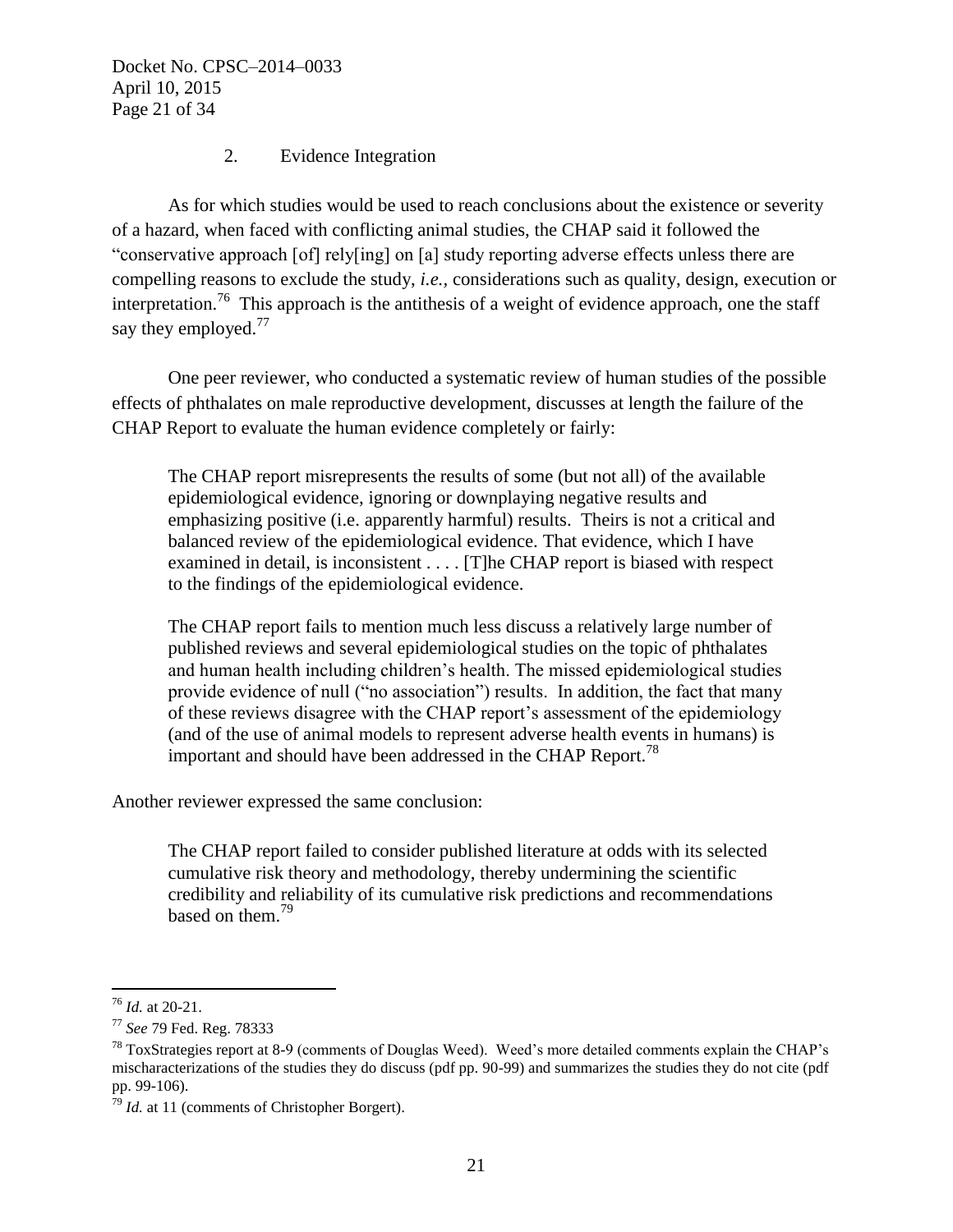Docket No. CPSC–2014–0033 April 10, 2015 Page 22 of 34

#### As did another:

1. The CHAP report relies heavily on the purported relationship between phthalate exposure and reduced AGD in young boys (Swan et al., 2005; Swan, 2008). However, the report fails to critically assess the reported link between phthalate exposure and reductions in AGD. Specifically, only four epidemiological studies are available in the literature and previous reviews have acknowledged the limited consistency of results for individual phthalates. While the present report recognizes the lack of consistency in the findings, it fails to discuss the lack of agreement between the U.S. studies in which many of the same subjects were included in the second study (Swan et al., 2005; Swan, 2008). Furthermore, there is no discussion of the potential for type I error inflation and detection of spurious associations arising from multiple independent comparisons. Consequently, the link between phthalate exposure and reduced AGD is less convincing than suggested by the authors of this report. Moreover, the same evidence has been considered to be only modest by others (Kay et al., 2014). Thus, it is suggested that the authors consider a more developed discussion of the dependence on the use of AGD as the critical marker of adverse effect and the overall strength or weakness of the data should also be acknowledged in the report. It is further suggested that the uncertainty in the association should be reflected in the risk assessment and conclusions reached.

2. Further to the points raised above, it is noted that several reports have raised the issue that AGD and AGI are not linked with any adverse clinical health outcome and thus lack of clinical relevance has been considered by others (McEwen, Jr. and Renner, 2006; Weiss, 2006) to be a weakness with these outcomes. This point should be discussed in the report. Several authors have made the point that these markers are linked with diminished reproductive health in males (Eisenberg et al., 2012b; Eisenberg et al., 2012a; Eisenberg et al., 2011; Mendiola et al., 2011b) and the strengths and weaknesses of this data should be discussed given the weight AGD and AGI are given in this report.  $80$ 

#### And another:

According to the CHAP report, the literature suggests that prenatal exposure to phthalates is associated with a decrease in anogenital distance (AGD) in human male offspring, evidence consistent with the existence of "phthalate syndrome" in humans. Their conclusion is based upon data from four epidemiologic studies (Swan et al., 2005; Swan, 2008; Huang et al., 2009; Suzuki et al., 2012) which report occasional inverse statistically significant relationships between phthalate metabolites in body fluids (maternal urine or amniotic fluid) and a measurement of AGD in mother-son cohorts. Recently, a fifth paper not mentioned in the

 $\overline{a}$ <sup>80</sup> *Id*. at pdf p. 63 (comments of Warren Foster).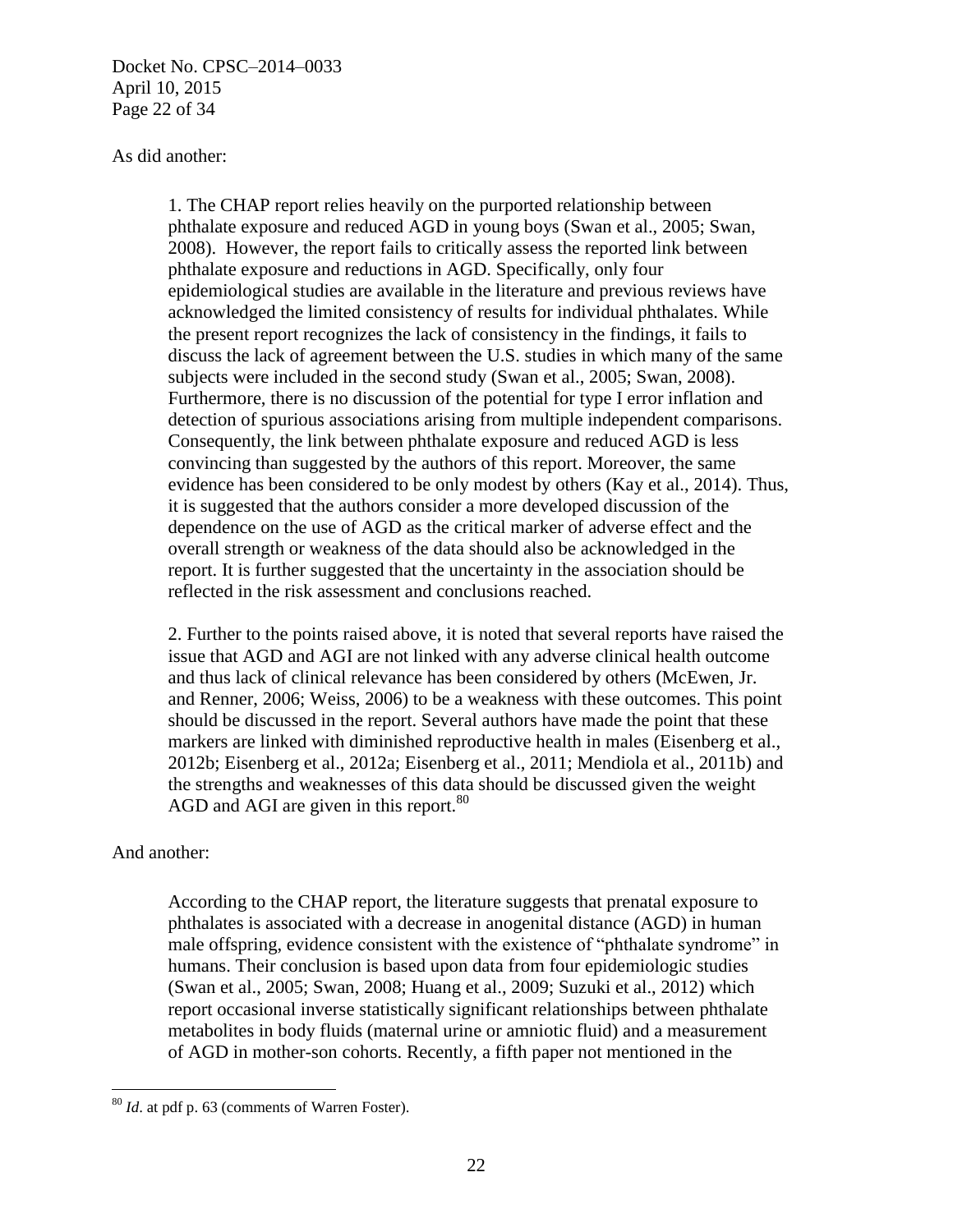CHAP report has been published that has examined this issue, that of Bustamante-Montes et al. (2013) which employed a mother-son cohort from Mexico. A close scrutiny of these studies indicates that the data do not support the conclusion of the CHAP report. While statistically significant negative associations between the concentration of a particular phthalate monoester and an estimate of AGD are evident, they occur sporadically, are in some cases toxicologically irrelevant, and are very inconsistent from one study to the next, even internally inconsistent in the case of different publications from the same laboratory.

One important shortcoming of this particular database is the marked methodological differences from study to study. Among these methodological disparities are the particular times when phthalate levels are estimated in the mother, when AGD are measured in offspring, and the method by which AGD was measured. The variation in AGD measurement among these studies is particularly noteworthy. . . .

On the basis of occasional sporadic statistically significant associations, some of which are toxicologically insignificant, as well as severe methodologic inadequacies, it would appear that occasional associations are artifactual and, at best, inconclusive. Certainly the weight of evidence does not support a causal relationship between phthalate exposure during gestation and decreased AGD in human offspring. $81$ 

3. Legal Analysis of Study Selection and Evaluation

The CPSIA plainly requires the CHAP to "review all of the relevant data"  $82$  – not just the studies that suit its biases. It is impossible to square the selective use and systematic mischaracterization of the data described above with the CPSIA's mandate. The IQA Guidelines are even more prescriptive in relevant part, requiring analyses disseminated by federal agencies to be developed "using sound research methods" and to "be[] presented in a . . . clear, complete, and unbiased manner."<sup>83</sup> In presenting risks to health, agencies must "specify . . . peer-reviewed studies known to the [agency] that support, are directly relevant to, or fail to support any estimate of [risk] effects and the methodology used to reconcile inconsistencies in the scientific data."<sup>84</sup> The CHAP Report does not do so. The Commission must correct it as described above.

<sup>&</sup>lt;sup>81</sup> *Id.* at pdf pp. 130-32 (comments of Raphael Witorsch).

 $82$  *Id.* § 2057c(b)(2)(B)(v).

<sup>83</sup> 67 Fed. Reg. 8459.

<sup>84</sup> Id. at 8457.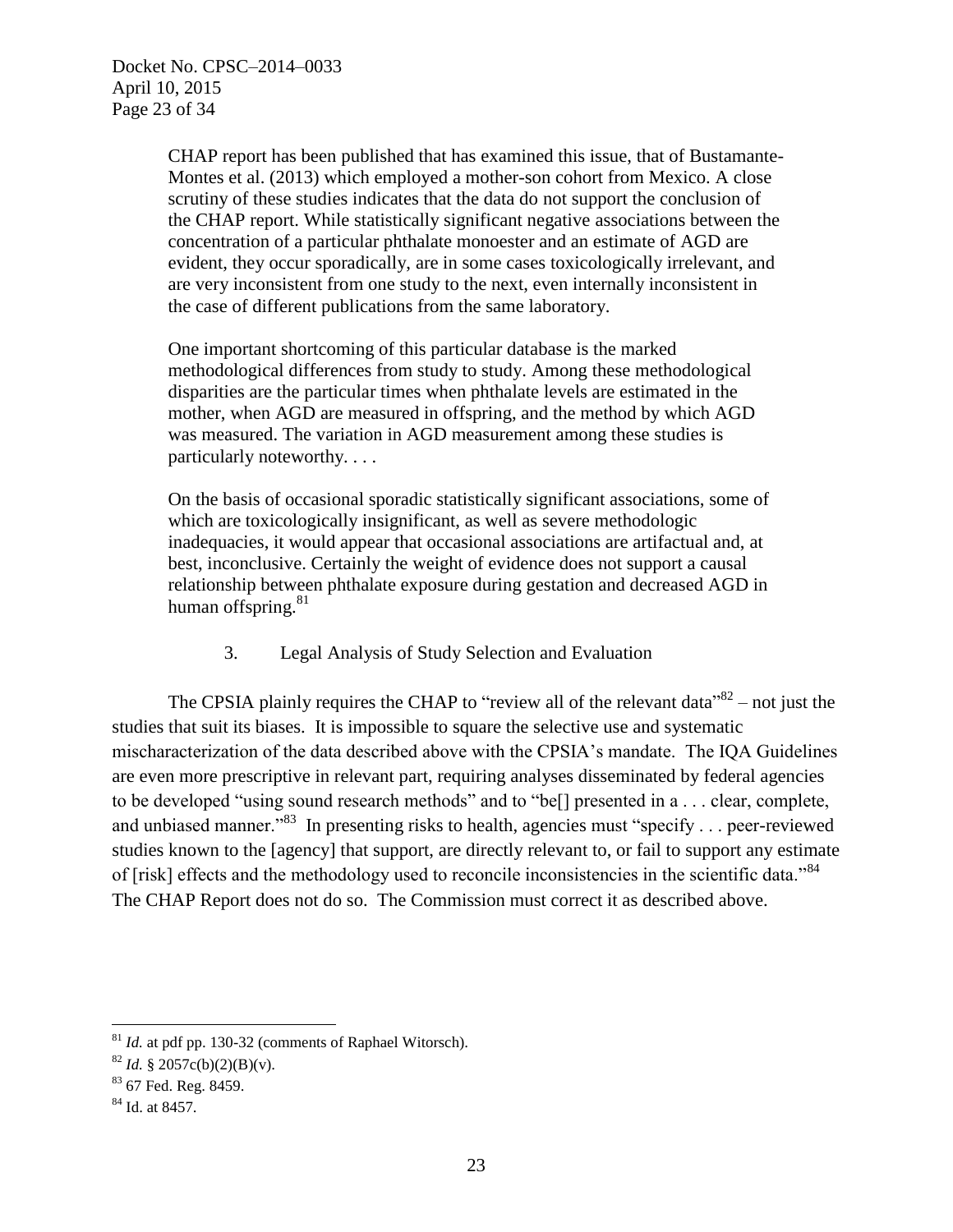# **D. The CHAP Derived Erroneously Low Potency Estimates for DINP, Resulting in an Erroneously Low Lower Bound for Margin of Exposure Estimation**

1. Problems With Derivation of Potency Estimates

In its dose/response calculation for DINP, the CHAP used three different "cases" to estimate a No Observed Adverse Effect Level (NOAEL).<sup>85</sup> In the first two of these cases, however, the CHAP failed to follow good toxicological practice. The Chamber also believes the third case is overly conservative.

**In Case 1,** the CHAP relied on a cumulative risk assessment conducted by Kortenkamp & Faust 2010, which calculated a potency estimate of 1500 µg/kg/day, based on a point of departure derived from Gray et al. 2000. Gray observed nipple retention in male rats at the single dose given there, 750 mg/kg/day. Kortenkamp  $&$  Faust then divided 750 by a safety factor of 500 (10 for animal to human extrapolation, 10 for intraspecies sensitivity, and 5 because of the uncertainty created by starting with a Lowest Observed Adverse Effect Level (LOAEL) rather than a NOAEL), yielding a point of departure of 1.5 mg/kg/day. However, as the CHAP itself noted in Case 3, several studies had been published since 2010 that were superior to Gray et al. in two respects: (i) they were more robust<sup>86</sup>; and (ii) they included doses at which no effects were observed, thus eliminating the need to rely on a LOAEL (and its attendant uncertainty). As discussed in Case 3, the CHAP concluded that these newer studies justified a "conservative" NOAEL of 50 mg/gk/day. Thus, there was no reason for the CHAP even to consider a point of departure based on Gray et al. or Kortenkamp & Faust's analysis of it.

**In Case 2,** the CHAP relied on Hannas et al. 2011b. Hannas found only a LOAEL for DINP, of 300 mg/kg/day. But it did find a NOAEL for DEHP of 5 mg/kg/day, and it also concluded that DEHP is 2.3 times more active than DINP, based on testosterone production in male rat fetuses in *in vitro* (i.e., tissue growing in glassware) conditions. The CHAP thus conducted "a simple extrapolation" to conclude that the NOAEL for DINP should be 11.5 mg/kg/day, resulting in a potency estimate of 115 µg/kg/day (11,500 divided by 100). There are two objections to this approach:

 First, this type of potency adjustment – extrapolating to one substance conclusions based on data from another – is only appropriate when there is limited data for the former

 $\overline{a}$ <sup>85</sup> The CHAP Report discusses the three cases at 64, though most of that discussion (and most of the quotations above) are drawn from a more detailed discussion at 95-98.

<sup>86</sup> For example, Boberg 2011 used four doses plus control, exposed animals during the developmentally-sensitive period (post-natal day 17) and used a relatively high number of dams (16). *See* CHAP Report at 97.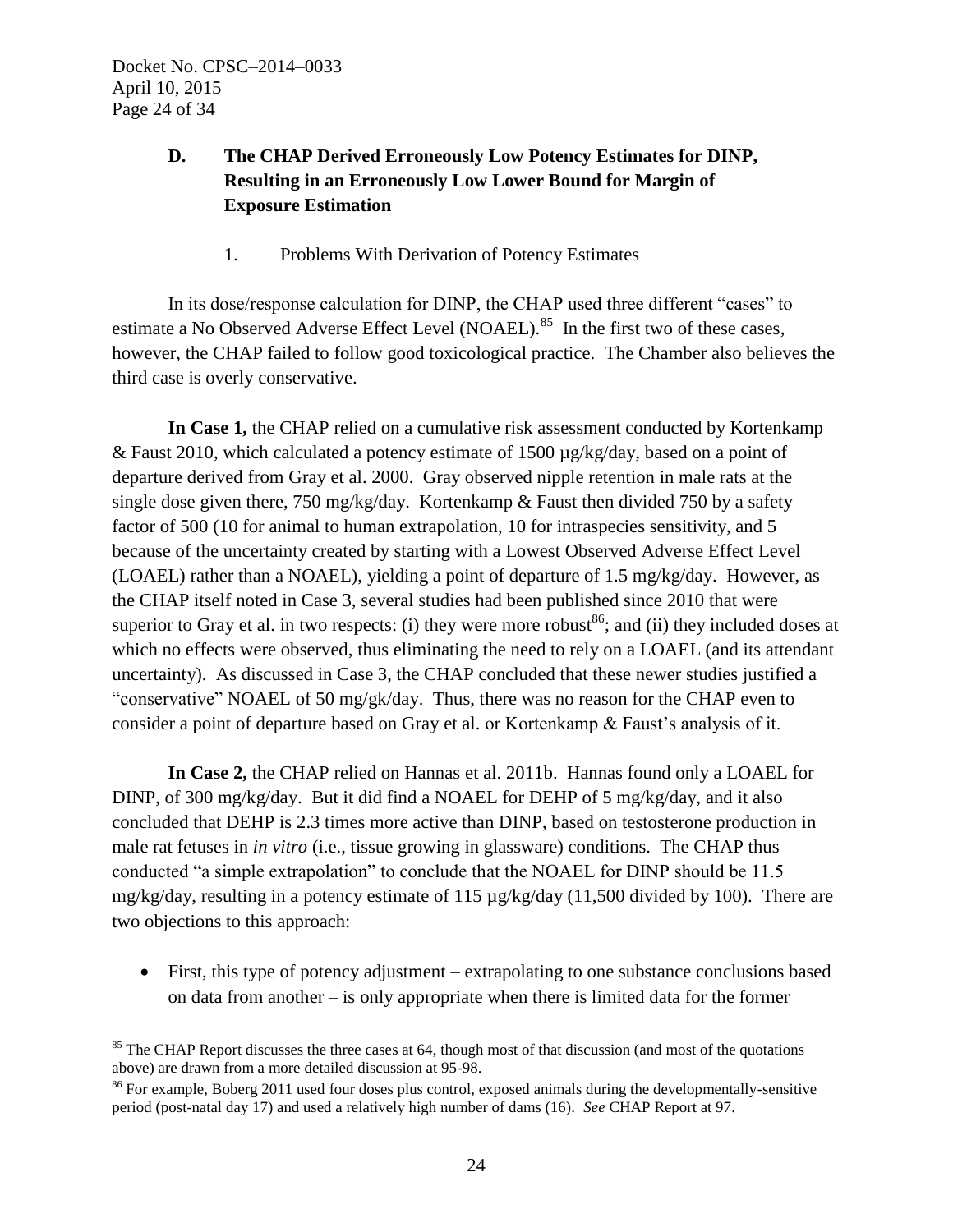substance. That is not the case for DINP, which has a large set of substance-specific data to draw from. Available, robust *in vivo* studies for DINP provide scientifically defensible points of departure and should be used.

• Second, the CHAP should have noted that Gray et al. 2000 had previously estimated, based on *in vivo* conditions (i.e., live animals), that DEHP is actually 10-20 times more active than DINP. (The Hannas data actually exhibit a consistent "factor of 20" difference in potency between DEHP and DINP, according to "a crude extrapolation" conducted by the CHAP.) If one were to make a DEHP-to-DINP adjustment, a potency estimate based on Gray et al. would be more reliable, and would have been between 50- 100 mg/kg/day. That results in a potency estimate of 500-1000 µg/kg/day.

Thus, Case 2 was also based on bad scientific methodology and should similarly be disregarded.

**In Case 3,** the CHAP conducted its own de novo review of the literature. It relied on three studies:

- Boberg 2011 The study's authors said their NOAEL was at 300 mg/kg/day. Claiming to see reduced testosterone production at that level, the CHAP concluded that the "real" NOAEL must have been below 300.
- Hannas 2011b As noted, Hannas found only a LOAEL for DINP, of 500 mg/kg/day, but the CHAP concluded that its "crude extrapolation of [Hannas'] dose-response data . . . suggests that the NOAEL is approximately 100 mg/kg/day . . . ."
- Clewell 2013a This very robust study found a NOAEL of 50 mg/kg/day based on mononucleated gonocytes (MNGs), an endpoint that the CHAP regards as antiandrogenic.

The CHAP Report opined that, "[t]aken together, the data from Boberg *et al.* (2011), Hannas *et al.* (2011b), and Clewell *et al.* (2013a; 2013b) indicate that the developmental NOAEL, based upon antiandrogenic endpoints (nipple retention, fetal testosterone production, and MNGs), is between 50 and 300 mg/kg-day. Taking a conservative approach, the CHAP assigns the NOAEL for DINP at 50 mg/kg-day." This produces a potency estimate of 500 µg/kg/day.

As just explained, the lowest no effect level actually observed in a DINP study discussed by the CHAP was 50 mg/kg/day, based on MNGs seen in Clewell. The Chamber agrees that this is a NOEL – that is, a no observed effect level. There leaves two important questions, however: 1) Are MNGs an endpoint relevant to anti-androgenicity?; and 2) Is the finding a NO*A*EL – that is, is the observed effect *adverse*? We think it is questionable that MNGs are anti-androgenic,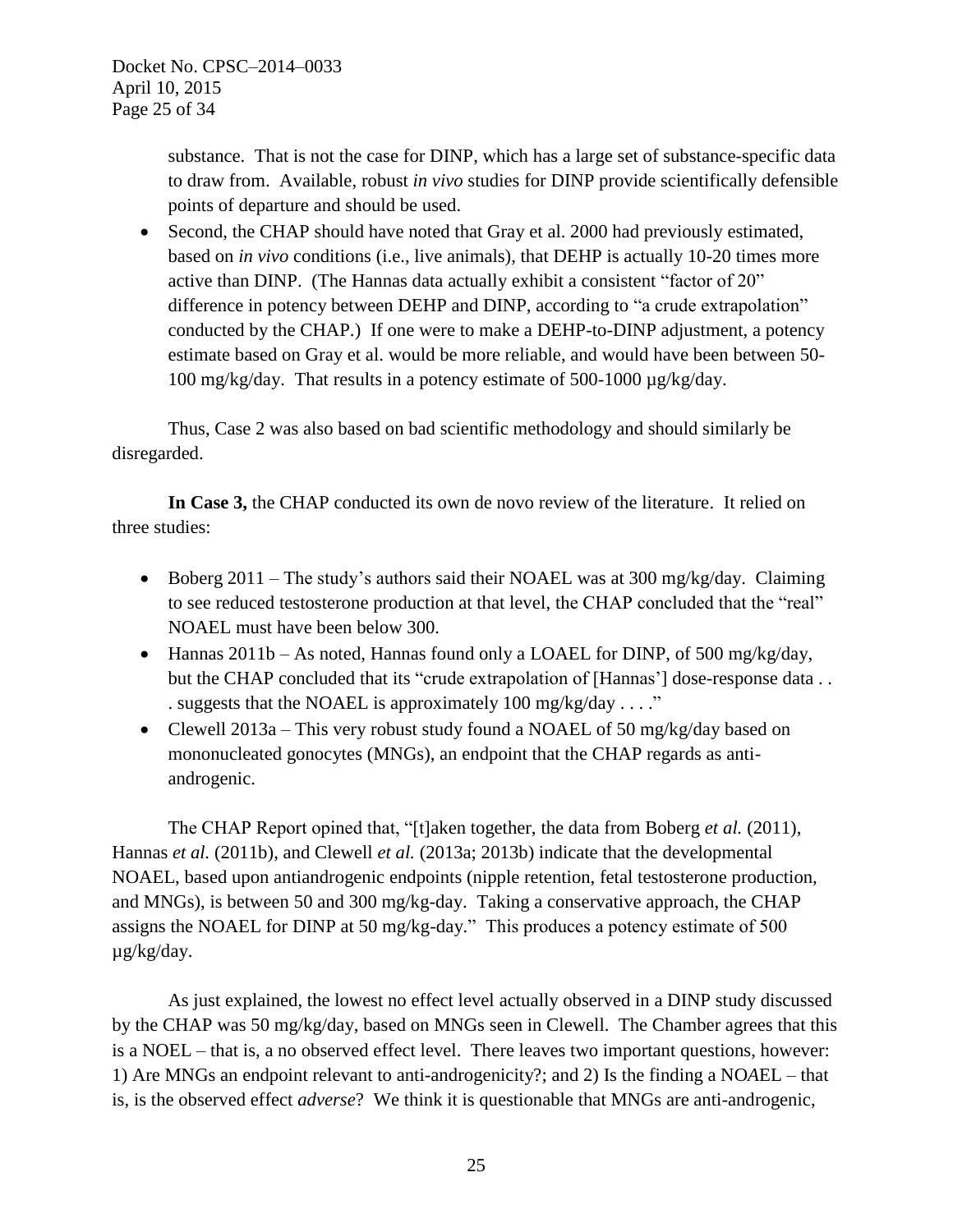Docket No. CPSC–2014–0033 April 10, 2015 Page 26 of 34

since it has been established that MNGs occur in tests with animals that are not sensitive to the anti-androgenic effects of phthalates. $87$  We also think that it is questionable that they are adverse, since MNGs are eliminated within two weeks of birth and are not associated with a reduction in any reproductive outcome in adults. Rather, they seem to be simply a nonandrogenic mediated biomarker of exposure. Animals in whom they are seen engage in normal reproductive behavior and produce normal young. *See* Part III.E below. Thus, using 50 mg/kg/day as the point of departure for estimating the potency of DINP is indeed highly conservative.

### 2. Effect on Margins of Exposure

At the conclusion of the discussion of DINP in the recommendations section, the CHAP report said:

In infants in the SFF study, the MOE for total exposure ranged from 640 to 42,000 using  $95<sup>th</sup>$  percentile estimates of exposure. For pregnant women, the MOE for total DINP exposure ranged from 4,500 to 68,000. Typically, MOEs exceeding 100-1000 are considered adequate for public health; however, the cumulative risk of DINP with other anti-androgens should also be considered.<sup>88</sup>

Relying on the CHAP's 50 mg/kg/day point of departure – which, as just seen, is highly conservative – instead of its hypothetical 11.5 mg/kg/day value would raise the lower bounds of these ranges by more than a factor of four; i.e., from  $640$  to  $2,800$  and from  $1,000$  to  $4,500 - in$ each case, well above the 1,000 margin that serves as the more conservative threshold of adequacy. Other MOEs calculated in the CHAP report would be similarly increased.

3. Legal Analysis

The CPSIA requires that the CHAP "consider the level at which there is a reasonable certainty of no harm . . . considering the best available science, and using sufficient safety factors to account for uncertainties regarding exposure and susceptibility of . . . potentially sensitive individuals.<sup>89</sup> For its part, the IQA requires information to be accurate, reliable and unbiased, and for analytical results to be developed using sound methods. The foregoing analysis makes clear that:

<sup>87</sup> *See, e.g.,* Johnson, K. J., Heger, N. E., and Boekelheide, K. (2012). Of mice and men (and rats): phthalate-induced fetal testis endocrine disruption is species-dependent. Toxicological Sciences, 129(2), 235-248. <sup>88</sup> CHAP Report at 99.

 $89$  15 U.S.C. § 2057c(b)(2)(B)(vii).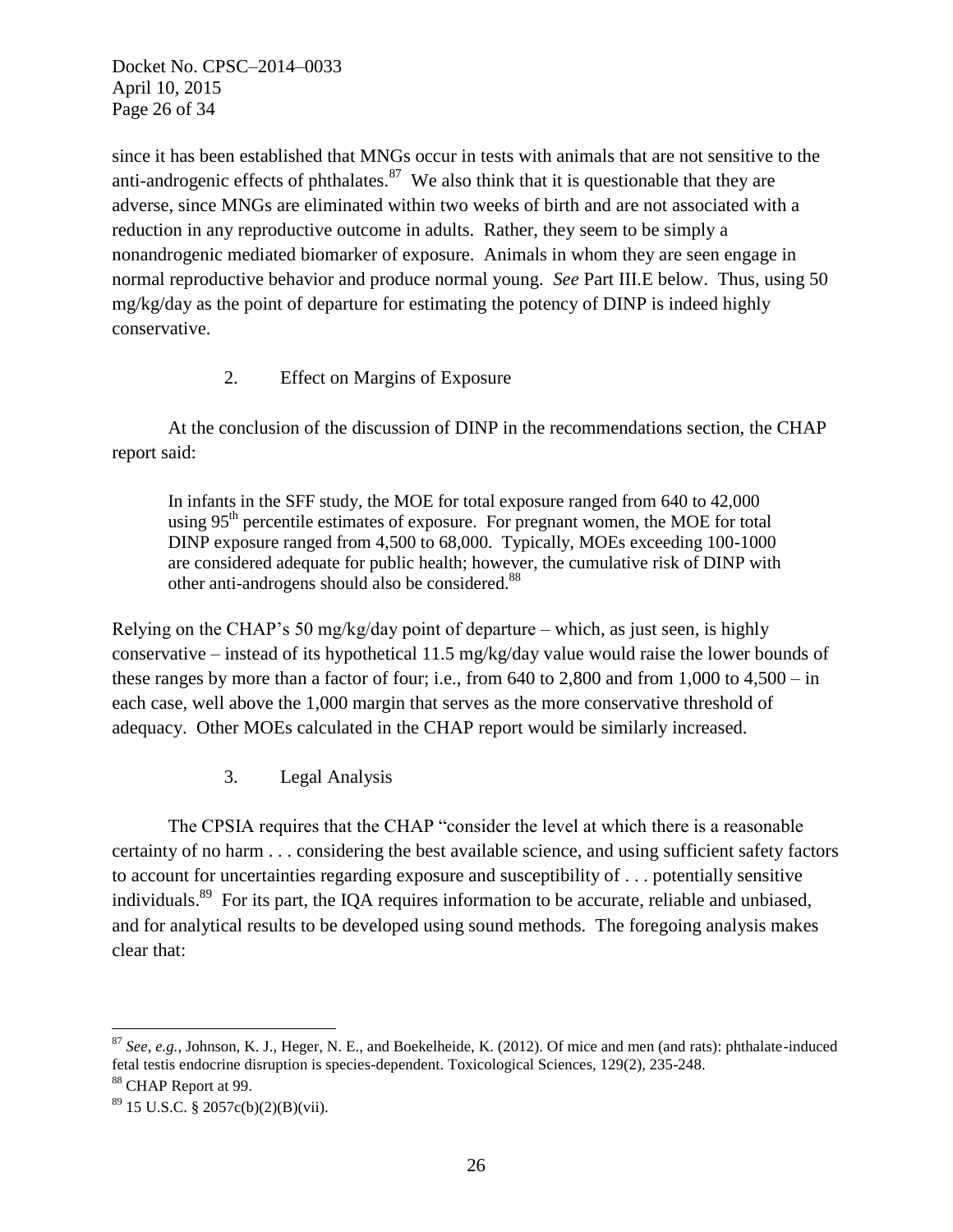Docket No. CPSC–2014–0033 April 10, 2015 Page 27 of 34

- The best available science including a series of well-conducted animal studies interpreted via sound toxicological and risk assessment practice supports a NOAEL for DINP of no less than 50 mg/kg/day. That value is reliable and conservative.
- Relying on a single study, and developing a NOAEL by applying a potency adjustment derived from in vitro measurements, is not a sound method, and produces an unreliable value.
- All the potency estimates properly derived Gray, Boberg, Hannas and Clewell are based on safety factors totaling 100 (and 500 in the case of Gray). Given the relatively low degree of uncertainty remaining in this literature, no additional safety factor needs to be introduced to produce a reasonable certainty of no harm. As noted, the estimation already includes a 10x safety factor to account for differing sensitivities among individuals.

For these reasons, the CHAP Report needs to be corrected to use a point of departure for DINP's potential anti-androgenicity of no less than 50 mg/kg/day.

# **E. The CHAP Overstated the Human Relevance of Animal Data and Mischaracterized the Limited Human Data**

Repeatedly in its discussion of animal data, the CHAP Report recites simply that "[t]he reported animal studies are assumed to be relevant to humans." The field of toxicology has advanced well beyond this 1970s approach to use of animal data – but the CHAP Report ignores these advances. The Report also assumes that human beings are ten more sensitive than rats to the anti-androgenic effects of phthalates. In fact, a wealth of data more strongly supports the conclusion that humans are less sensitive than rats to these effects. This point is made most clearly in the comments of Christopher Borgert, who evaluates the two examples of where human males have been exposed to chemicals that are recognized antiandrogens: finasteride and DES. Borgert's comments summarize the literature on rats and humans exposed to these chemicals, and show in both cases the lesser sensitivity of humans.<sup>90</sup>

 $\overline{a}$  $90$  ToxStrategies Report at pdf pp. 22-23.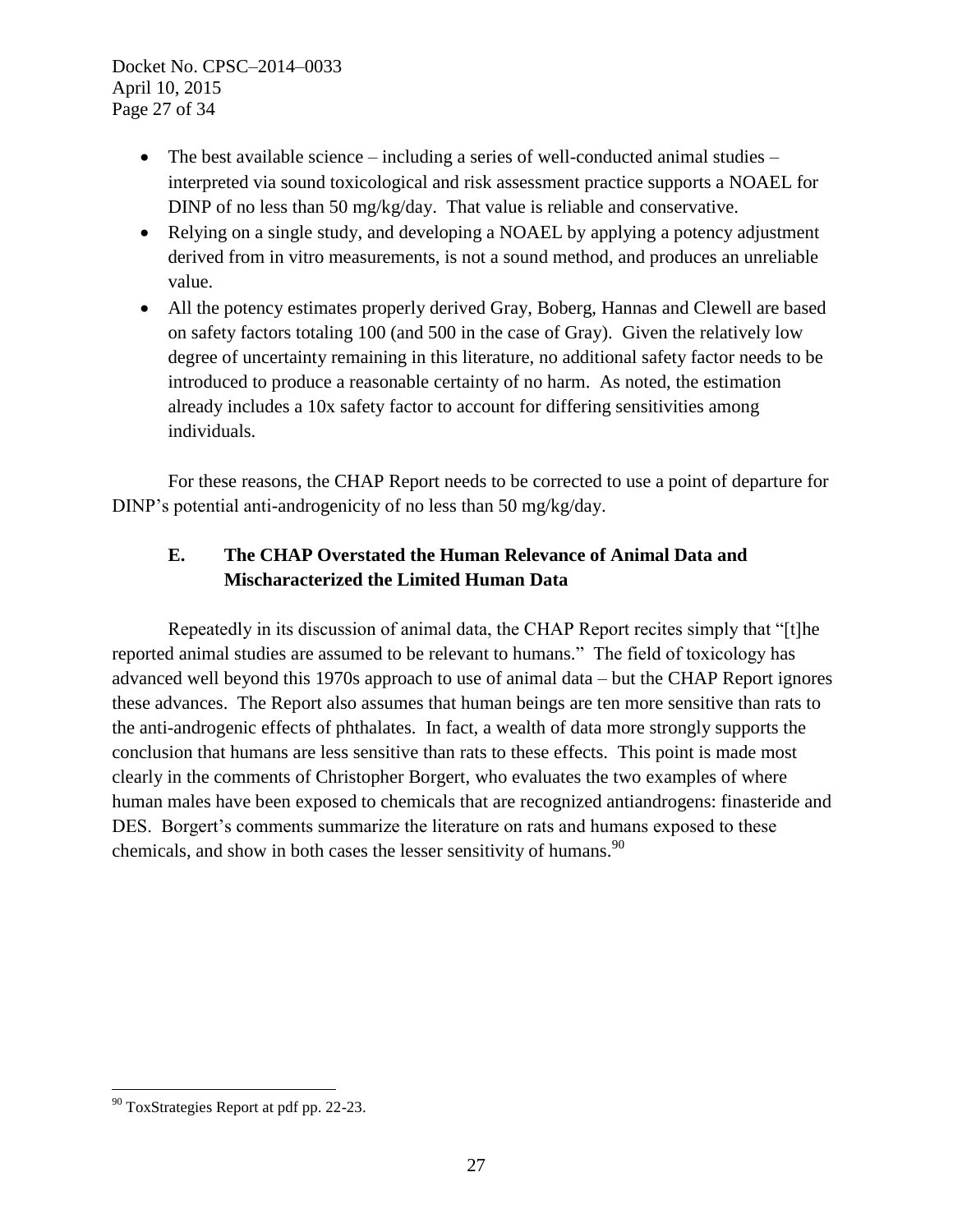Docket No. CPSC–2014–0033 April 10, 2015 Page 28 of 34



## **Figure 4. DES Potency Comparison for Male Reproductive Tract Parameters<sup>91</sup>**

# **Figure 5. Finasteride Potency Comparision for Human Clinical Suppression of DHT Versus Rat Endpoints<sup>92</sup>**

(Human clinical data: ovals; rat experimental data: triangles. Blue points indicate % reduction in DHT.)



<sup>&</sup>lt;sup>91</sup> Source: Borgert, C.J., Sargent, E.V., Casella, G., Dietrich, D.R., McCarty, L.S., and Golden, R.J. (2012). The human relevant potency threshold: reducing uncertainty by human calibration of cumulative risk assessments. Regul Toxicol Pharmacol 62, 313-328.

<sup>&</sup>lt;sup>92</sup> Source: Borgert, C.J., Sargent, E.V., Casella, G., Dietrich, D.R., McCarty, L.S., and Golden, R.J. (2012). The human relevant potency threshold: reducing uncertainty by human calibration of cumulative risk assessments. Regul Toxicol Pharmacol 62, 313-328.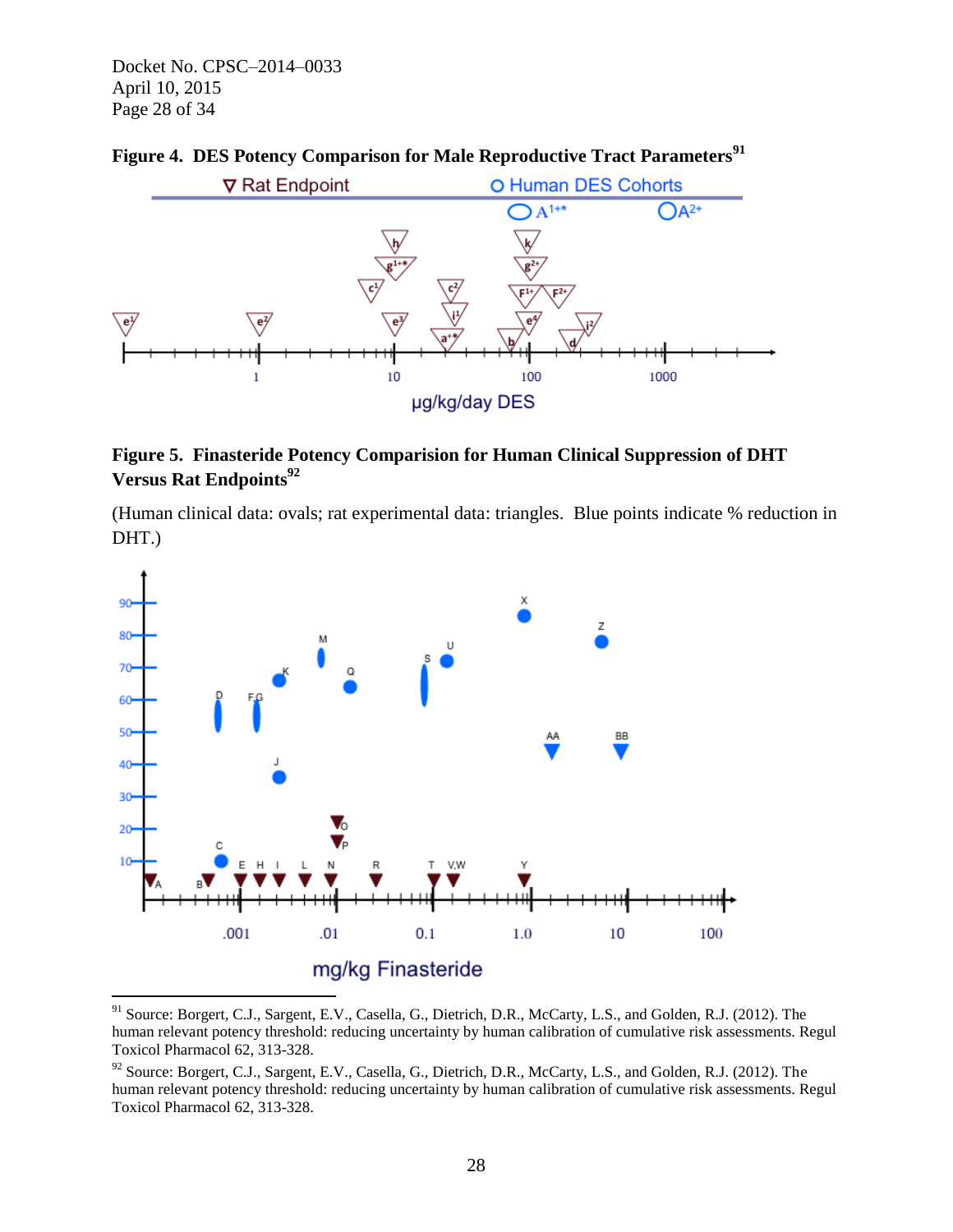Docket No. CPSC–2014–0033 April 10, 2015 Page 29 of 34

There are many reasons, moreover, to question the human relevance of the animal data relied on by the CHAP Report.<sup>93</sup> Put simply, DINP does not cause the same reproductive endpoints as DIBP, DBP, BBP and DEHP. The latter produce the effects typically characterized as "rat phthalate syndrome": hypospadias, cryptorchism, decreased anogenital distance (AGI), nipple retention, changes in androgen-sensitive tissue weight, and infertility.<sup>94</sup> By contrast, in studies with strong statistical power, DINP has not been shown to induce permanent alterations in the male reproductive tract or fertility at doses that are well in excess of 50 mg/kg/day. Gross male reproductive tract malformations, such as cryptorchidism or hypospadias, have not been reported in any studies for DINP. Nor have such studies reported any effects in onset of puberty or male mating behavior. Most important, since it is the fundamentally most important reproductive endpoint, DINP has not been shown to have any effect on fertility.<sup>95</sup> Effects that have been seen (e.g., mononucleated gonocytes) are not related to reduced testosterone synthesis, are transitory, and are not adverse.<sup>96</sup> The CHAP Report's statement to the contrary<sup>97</sup> is contrary to the weight of the evidence.<sup>98</sup>

Moreover, the human relevance of some "rat phthalate syndrome" endpoints is questionable. For example, unlike rats, human males do not lose their nipples, significantly challenging the relevance of nipple retention for use in human hazard assessment or by extension to cumulative risk assessment. Also, the mechanisms for fetal testosterone production are different in rats and people. In rats, the process is heavily dependent on luteinizing hormone (LH); in humans, the process is driven by hCG, a hormone not produced in rats. Rats and humans also have very different steroidal cascades.<sup>99</sup> Recent work has illustrated that the abnormal clustering of Leydig cells and decreased T production seen in rats with developmental exposure to phthalates does not occur in mice and humans.<sup>100</sup>

 $93$  Also, as noted in Part III.B, it is questionable whether the NRC's assumption of additivity for chemicals that produce the same toxic endpoint, regardless of whether they act by the same mechanism of action, is tenable when doses are as low as seen here (i.e., when margins of exposure are so high).

<sup>&</sup>lt;sup>94</sup> EMBSI Report at 30.

 $95$  Id. at 34-42.

<sup>96</sup> Id at 34, 41.

<sup>&</sup>lt;sup>97</sup> CHAP Report at 96-97.

<sup>98</sup> *See* EMBSI comments at 34 ("There is evidence that [MNGs] are not a consequence of reduced testosterone synthesis. For example mice lack the compliment of antiandrogenic effects demonstrated in rats, yet produce MNGs after phthalate exposure. Additionally, an investigation into the role of androgens in fetal testis development and dysgenesis concluded that the induction of MNGs was mechanistically separated from intra-testicular testosterone reduction (Scott *et al.* 2007). Finally, of importance is that MNGs are not considered adverse as they are eliminated in a p53-dependent manner from the seminiferous epithelium within 1–2 weeks postnatally (Johnson *et al.* 2012).") <sup>99</sup> *Id.* at 31-33.

<sup>&</sup>lt;sup>100</sup> *Id.* at 33-34; ToxStrategies Report at pp. 64-65 (comments of Warren Foster).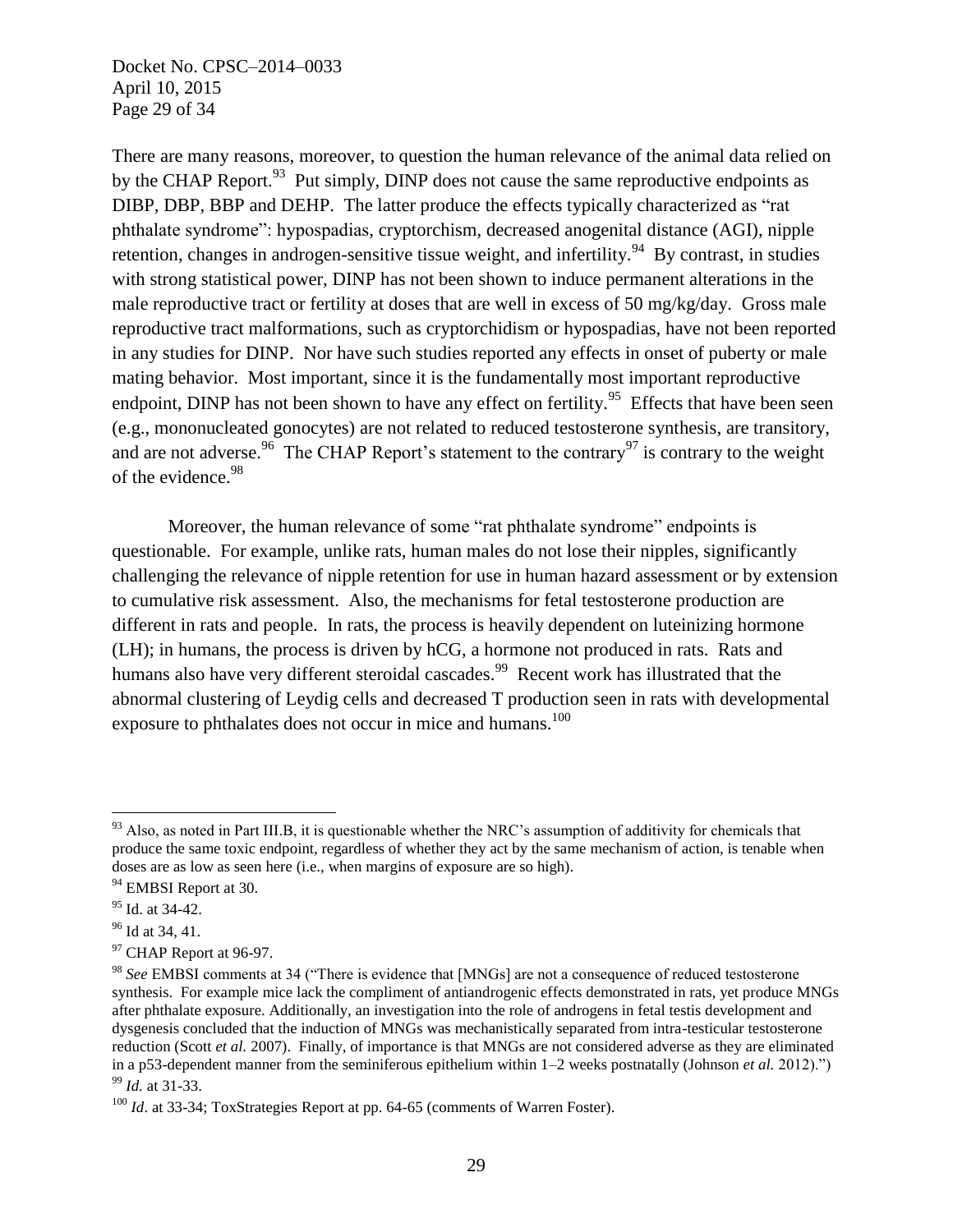Docket No. CPSC–2014–0033 April 10, 2015 Page 30 of 34

Finally, in a very recent publication entitled "Generation of hazard indices for cumulative exposure to phthalates for use in cumulative risk assessments," three EPA scientists excluded DINP from their HI calculations because "the critical effect is not in the reproductive/developmental domain."<sup>101</sup>

Again, the CPSIA requires that the CHAP "consider the level at which there is a reasonable certainty of no harm . . . considering the best available science, and using sufficient safety factors to account for uncertainties . . . susceptibility of . . . potentially sensitive individuals.<sup>102</sup> In this case, the CHAP has introduced two unnecessary safety factors by assuming that (i) rat reproductive endpoints are relevant to humans, and (ii) humans are more sensitive to anti-androgens than are rats. There is science on these issues that addresses these questions, and the best available science answers them. These are not uncertainties that need to be protected against by safety factors, even to provide a reasonable certainty of no harm with an adequate margin of safety. The CHAP has not followed the requirements of the CPSIA.

The IQA requires information to be accurate, reliable and unbiased, and for analytical results to be developed using sound methods.<sup>103</sup> It also requires the CHAP to present "peerreviewed studies known to [it] that . . . fail to support any estimate of [risk] effects and the methodology used to reconcile inconsistencies in the data."<sup>104</sup> The CHAP Reports's default assumptions that rat phthalate findings are relevant to humans, and that humans are more sensitive than rats to these effects, are not accurate or reliable, are biased toward making "artifactual" effects look actual, and omit discussion of peer-reviewed studies that contradict these assumptions. The CHAP Report must be corrected to present the relevant science more accurately and completely.

# **F. The CHAP's Sample Size for Pregnant Women Was Too Small to Yield Reliable Estimates of Risk; The CHAP Should Have Used Data for Women of Child-Bearing Age in Its Cumulative Risk Assessment**

In Part III.A, we discussed the CHAP Report's omission of more recent NHANES data to which it had access before its "stopping point." The exposure assessment that the CHAP performed for its cumulative risk assessment suffers from two other momentous flaws that, compounded, produce an HI of 1 where it otherwise would not exist. First, the sample size for pregnant women was too small, and second, the CHAP evaluated the  $99<sup>th</sup>$  and  $95<sup>th</sup>$  percentiles of exposure.

<sup>101</sup> Christensen, K., Makris, S., and Lorber, *supra* note 65.

 $102$  15 U.S.C. § 2057c(b)(2)(B)(vii).

<sup>&</sup>lt;sup>103</sup> 67 Fed. Reg. at 8459.

<sup>&</sup>lt;sup>104</sup> 67 Fed. Reg. at 8457.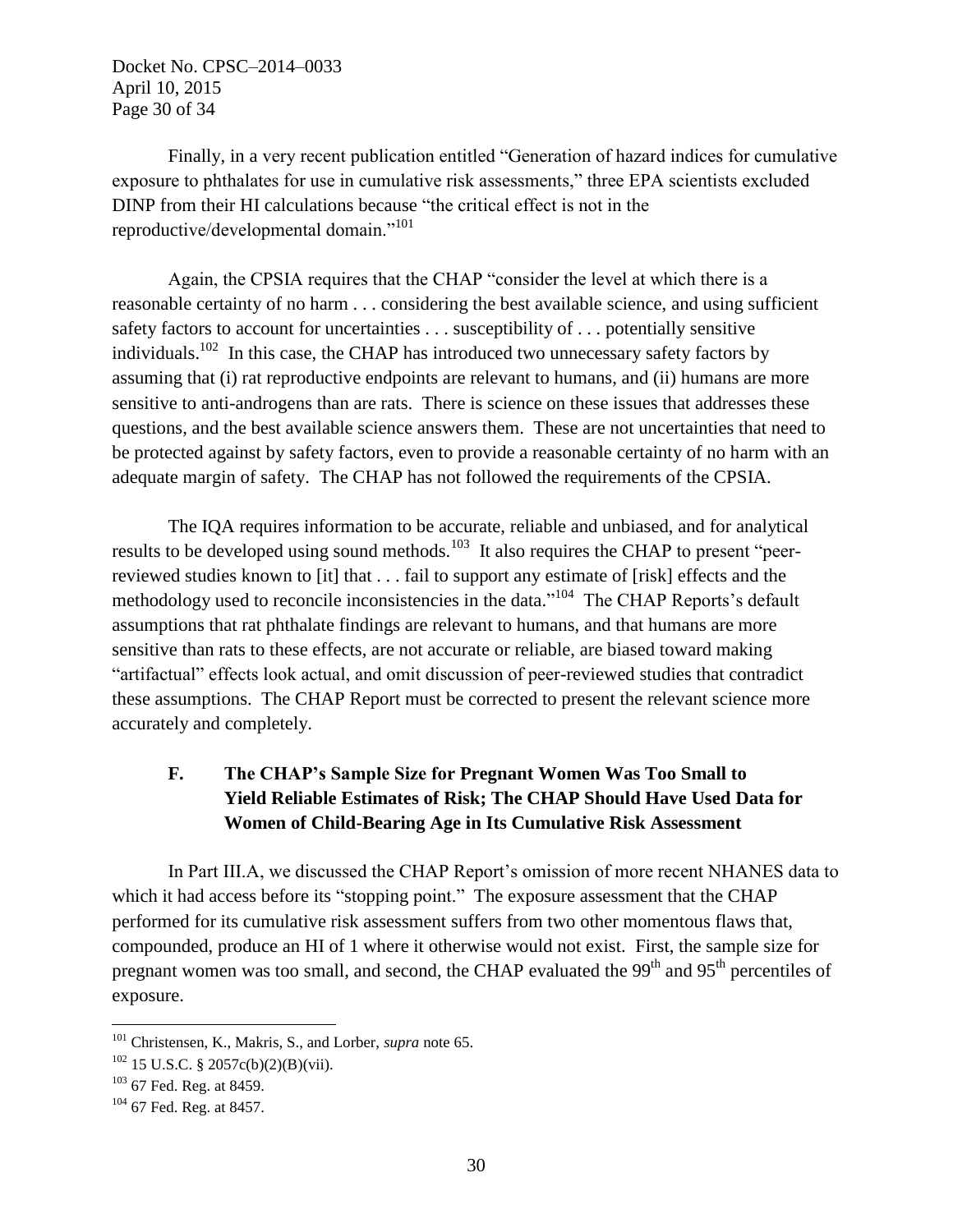Docket No. CPSC–2014–0033 April 10, 2015 Page 31 of 34

The 2005-2006 NHANES survey contained phthalates data for only 130 pregnant women. The statistics for such a small population are highly vulnerable to being skewed by outliers – and that occurred here. The EMBSI comments dramatically illustrate the cumulative risk assessment HIs calculated with and without the *single individual* with the highest exposure for the 99<sup>th</sup>, 95<sup>th</sup> and 50<sup>th</sup> percentiles:





Remarkably, eliminating this one individual drops the HIs for both Case 1 and Case 3 below 1, the level of concern, at the  $95<sup>th</sup>$  percentile of exposure. This extreme sensitivity to the tails of the distribution demonstrates the inappropriateness of assessing the exposure of pregnant women using the small sample of pregnant women contained in the NHANES data for 2005-2006. In their cumulative risk assessment for phthalates, Kortenkamp and Faust concluded that the most likely explanation for the highest levels of DEHP metabolites that they observed was that their maximally exposed individuals were patients undergoing medical procedures involving phthalate-containing tubing and disposables.<sup>105</sup> That certainly counsels against basing worstcase exposure assessments on such individuals.

Compounding the problem caused by the small sample size for pregnant women, the CHAP generated risk estimates for infants and pregnant women for the cumulative risk assessment by interpolating between the  $95<sup>th</sup>$  and  $99<sup>th</sup>$  percentiles of the NHANES data.<sup>106</sup> This was poor risk assessment practice. As several EPA scientists explained recently in discussing how to do cumulative risk assessments for phthalates:

 $\overline{a}$ <sup>105</sup> Kortenkamp & Faust 2010.

<sup>106</sup> *See* CHAP Report, App. D, at D-40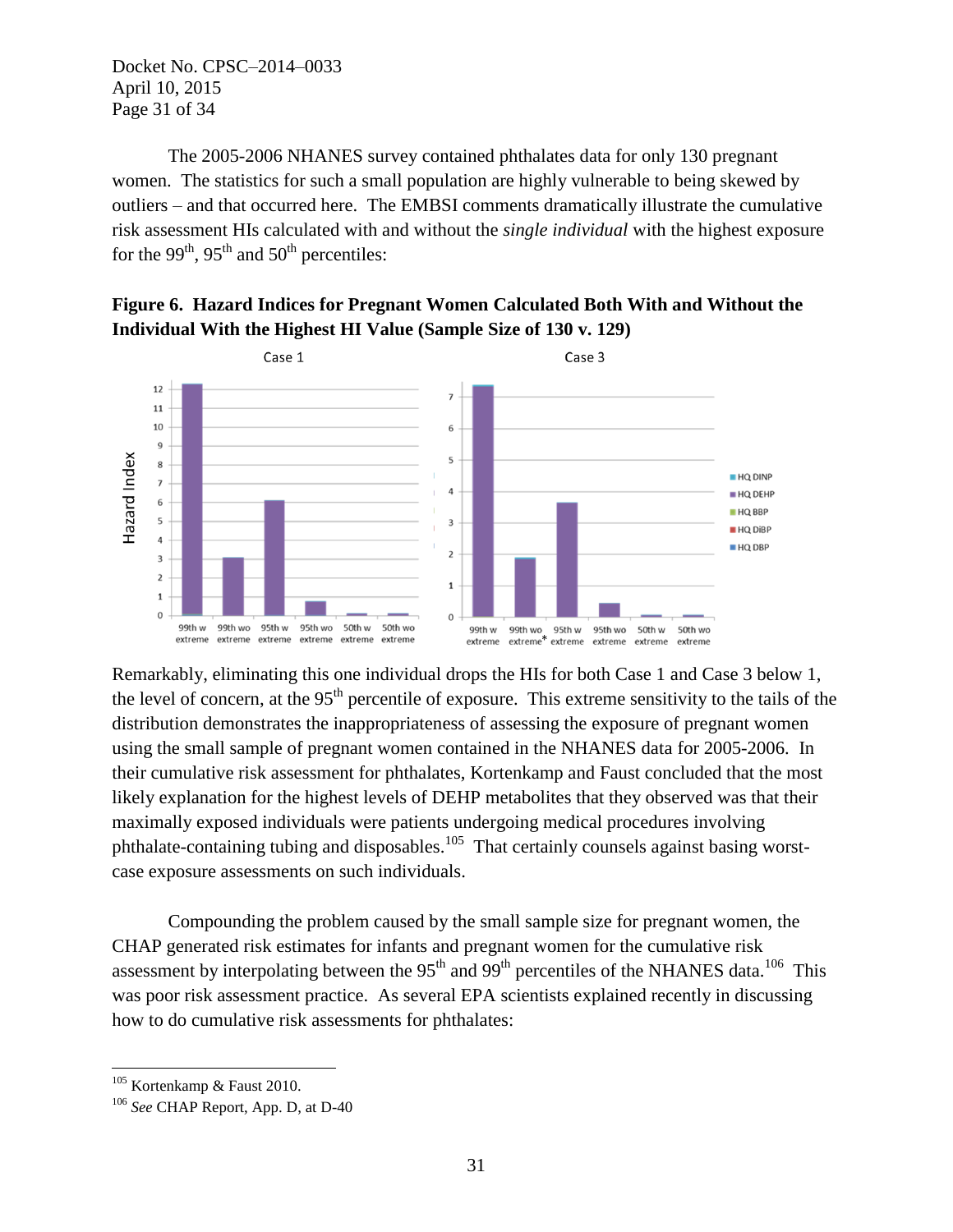Phthalate metabolites have very short half-lives, on the order of  $\sim$  5 to 12h... Thus urinary concentrations peak shortly after exposure . . . and urine sampled during this time of peak concentration could lead to artificially high estimates of daily intake. . . . [R]ecent work has demonstrated that on the population level, a group of spot urine samples provides a reasonable approximation of concentrations that would have been observed in a population of full-day urine samples collected from the same population for phthalates. . . .<sup>107</sup>

The EPA scientists accordingly limited their data presentation to the 95<sup>th</sup> percentile. Similarly in evaluating the risks posed by the different phthalates individually, the CHAP itself relied on 95<sup>th</sup> percentile estimates of exposure.<sup>108</sup> The CHAP should not have adopted a different practice for its cumulative risk assessment.

The CPSIA requires the CHAP to "examine the likely levels of . . . pregnant women's . . . exposure to phthalates, based on a reasonable estimation  $\dots$   $\cdot$ <sup>109</sup> That does not, however, require the CHAP (or the CPSC) to based that assessment on exposure data involving only pregnant women, no matter small the sample population. More reliable, but equally protective, results could be generated simply by using NHANES data for women of reproductive age – so long as that latter population is representative of the former. The Chamber submits that it is: pregnant women are simply the subset of women of childbearing age who happen to be pregnant at a given time. Neither the CHAP nor the CPSC offer any evidence or argument to the contrary. Rather, they both seem to agree with the Chamber: "Based on NHANES data, pregnant women have median exposures that are roughly similar to those of women of reproductive age. (CHAP 2014, Table 2.7, page 45)."<sup>110</sup> The only difference is that the latter population, being larger, is less sensitive to being skewed by individuals with extreme levels.

Basing risk assessments on exposure assessments that are driven by a single individual does not meet the CPSIA's requirement that the CHAP estimate "likely levels" of pregnant women's exposures. That is especially true given the very short duration of peak urinary concentrations of phthalate metabolites and the representativeness of central tendency metabolite measurements.

The IQA Guidelines require information being disseminated by federal agencies to be "reliable" and "unbiased." They also require the presentation of risk estimates to specify "each appropriate upper-bound  $\ldots$  estimate of risk."<sup>111</sup> Calculating risk estimates by interpolating

<sup>107</sup> Christensen, K., Makris, S., and Lorber, M, *supra* note 64.

<sup>108</sup> *See, e.g.,* CHAP Report at 99 (discussing DINP).

 $109$  15 U.S.C. § 2057c(b)(2)(B)(iii).

<sup>110</sup> 79 Fed. Reg. 78327.

 $111$  67 Fed. Reg. at 8457, 8459.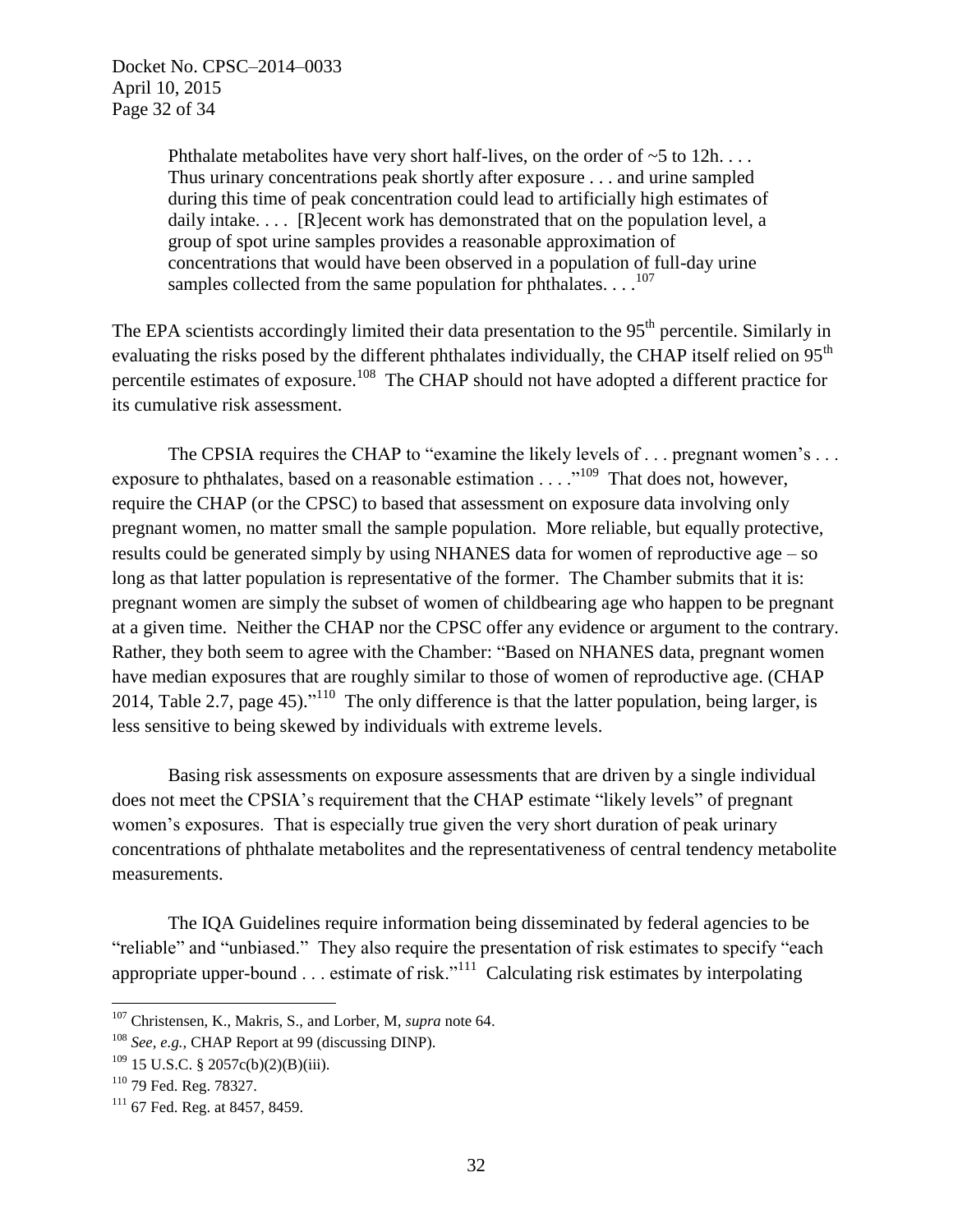Docket No. CPSC–2014–0033 April 10, 2015 Page 33 of 34

between the  $95<sup>th</sup>$  and  $99<sup>th</sup>$  percentiles is not appropriate in the circumstances presented here, and yields unreliable and biased estimates of risk. The CHAP Report must be corrected to rely the more robust NHANES data for women of child-bearing age, rather than pregnant women, and to rely on the 95<sup>th</sup> percentile of exposure.

# **IV. Conclusion**

For the reasons set forth above, the CPSC must correct the CHAP Report to bring it into compliance with the requirements of the CPSIA and the IQA Guidelines. In particular, it must correct the CHAP Report to:

- Address all NHANES survey data currently available to it regarding the exposure to phthalates of women of childbearing age, including the 2007-2008, 2009-2010 and 2011- 2012 NHANES surveys.
- Not assume the repeal of any part of the CPSIA, including the permanent ban on DEHP, BBP and DDP.
- Adopt a systematic approach to selecting and evaluating studies, including:
	- o Clearly articulating a rationale for selecting studies on which toxicity criteria are based; and
	- o Conducting a critical and unbiased review of the epidemiological evidence, rather than relying on studies reporting adverse effects unless there are compelling reasons to exclude the study. This must include specifying peer-reviewed studies known to the Commission that support, are directly relevant to, or fail to support any estimate of risk and the methodology used to reconcile inconsistencies in the scientific data.
- Use a point of departure for DINP's potential anti-androgenicity of no less than 50 mg/kg/day.
- Present an accurate and complete discussion of the science regarding the human relevance of rat data regarding anti-androgenicity, including:
	- o Not adopting default assumptions that rat phthalate findings are relevant to humans or that humans are more sensitive than rats to these effects; and
	- o Not omitting discussion of peer-reviewed studies that contradict these assumptions.